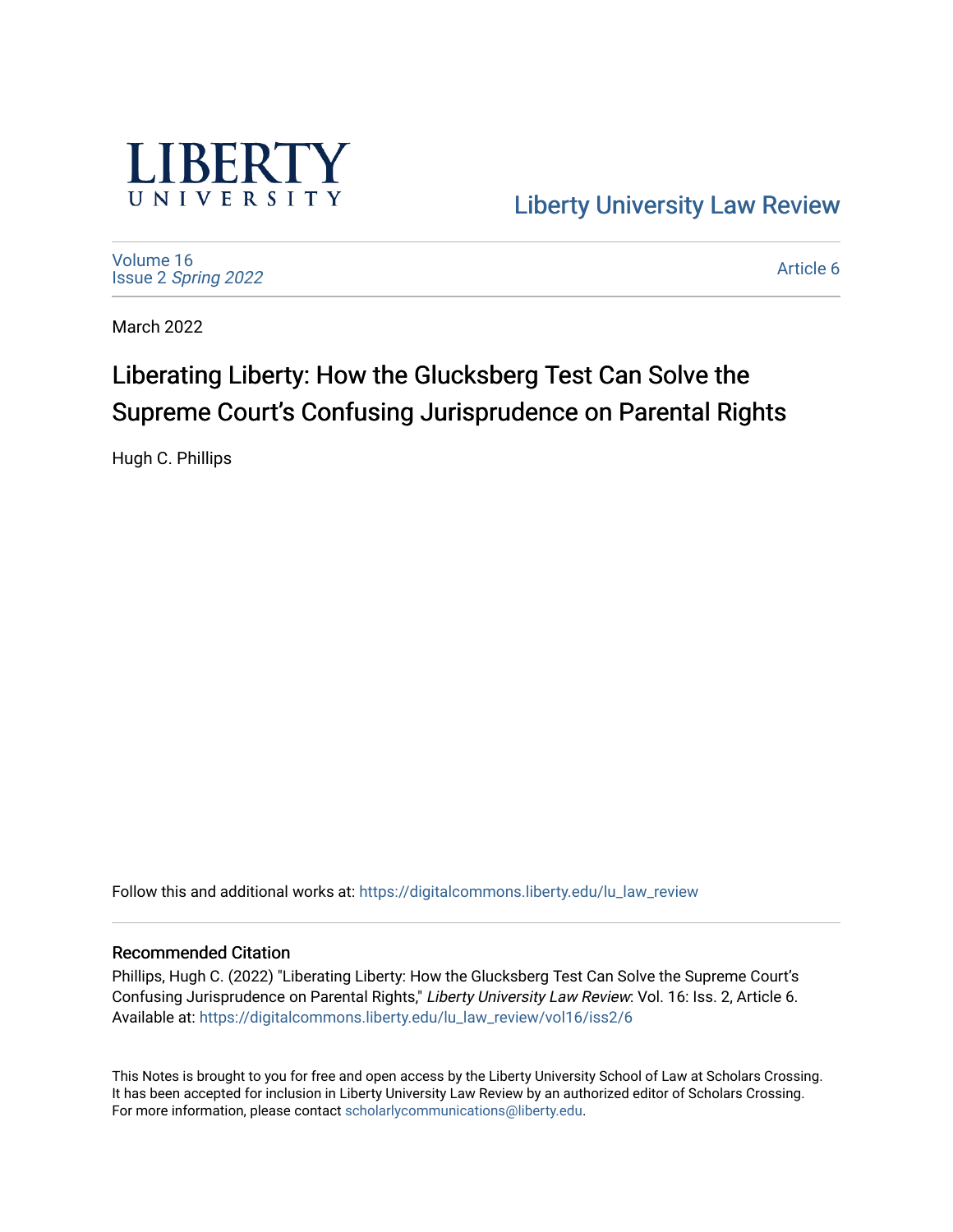

HUGH C. PHILLIPS

# Liberating Liberty: How the *Glucksberg* Test Can Solve the Supreme Court's Confusing Jurisprudence on Parental Rights

## **ABSTRACT**

This Note examines the Supreme Court's parental rights jurisprudence under a substantive due process theory. While the Supreme Court's current precedent regarding parental rights is confusing, a careful and disciplined application of the Court's history and tradition test for determining substantive due process would clarify and protect these rights. This would not only clarify parental rights but provide a path forward for the Court to define and protect other unenumerated, fundamental rights. To make this argument, this Note identifies the Court's substantive due process jurisprudence and the history of parental rights in the law, providing a solution that would clarify both parental rights and substantive due process.

Section II provides an overview of the Court's current substantive due process jurisprudence, its tests, and the methods it uses to determine and define unenumerated, fundamental rights. The genesis of due process is recounted, the history and tradition and ordered liberty tests are reviewed, and the Court's current application of these tests discussed. The case is made that the current framework is not consistently applied by the Court and is thus causing difficulty in defining and protecting unenumerated rights.

Section III of this Note argues that the Court's misapplication of its substantive due process tests has left a confused and unworkable parental rights jurisprudence. To highlight this, the Court's decision in Troxel v. Granville is discussed. Also, the effects of sociological positivism and the doctrine of parens patria and their effects on the use of substantive due process to parental rights are overviewed. Overall, the problem with using opinion and social conscience to formulate and define a right is revealed.

Section IV sets forth the author's proposed solution. A disciplined and careful application of the Court's history and tradition test as provided in Washington v. Glucksberg would not only help to identify and define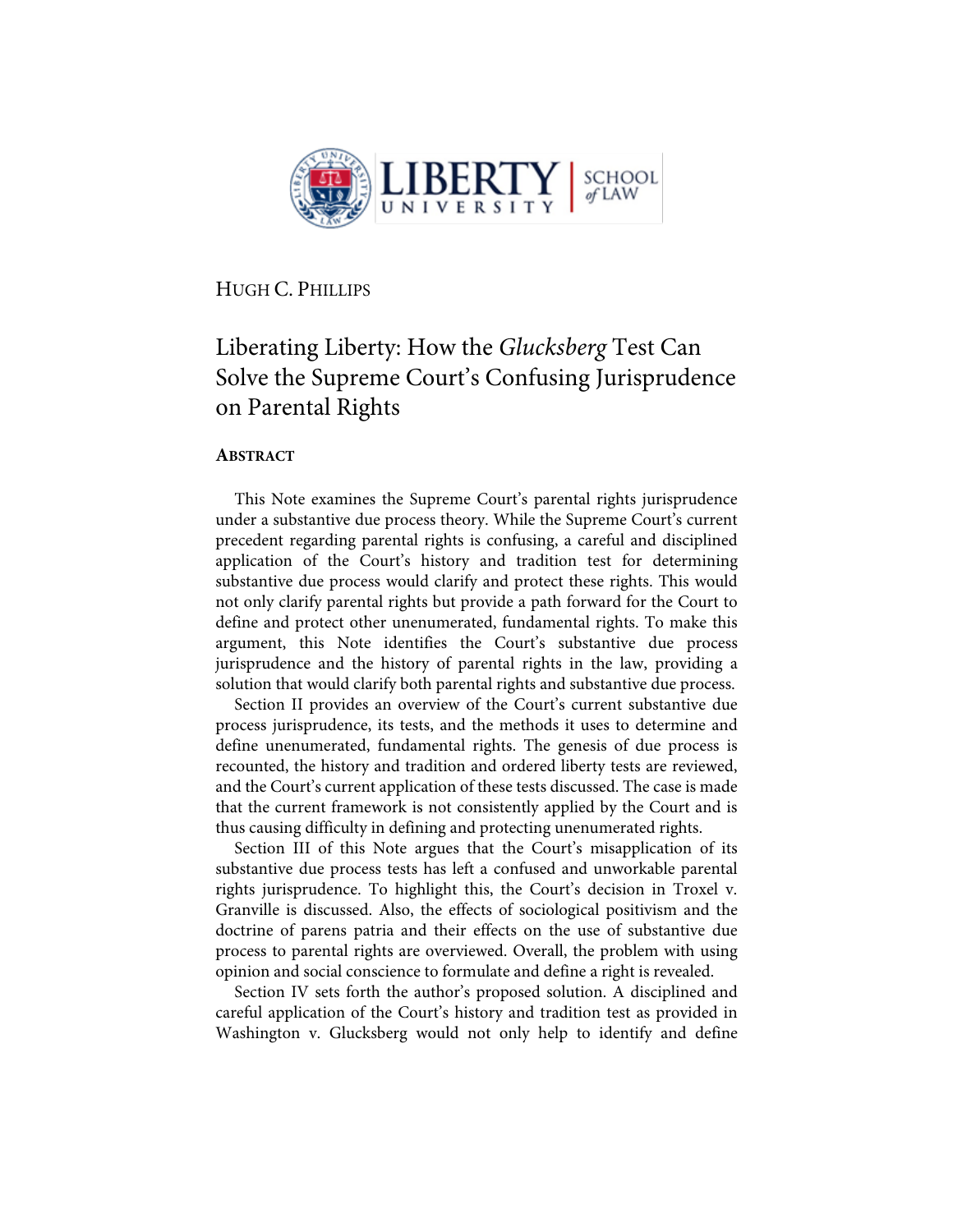unenumerated rights like parental rights, but it would also provide a test to clarify the scope of such rights. Application of this test to parental rights would clarify their fundamental nature and ensure the use of strict scrutiny when considering a government infringement on these rights.

Thus, instead of arguing for immediate change to the law, this Note attempts to apply the current framework to protect parental rights and clarify how the Court should handle fundamental, unenumerated rights. Careful application of Glucksberg's history and tradition test would provide a comprehensive answer. While the long-term effects of substantive due process must be considered, this Note provides an immediate solution.

# **AUTHOR**

Senior Staff, LIBERTY UNIVERSITY LAW REVIEW, Volume 16; J.D. Candidate, Liberty University School of Law (2022); B.S., Government: Prelaw, Liberty University (2019). This Note is dedicated with great gratitude to my parents, Geoffrey and Jacqueline Phillips, without whose support this would not be possible. Also, to Christopher J. Horton and Jonah Echols. Finally, and most importantly, to my beloved wife, Sarah, without whom I would never have succeeded.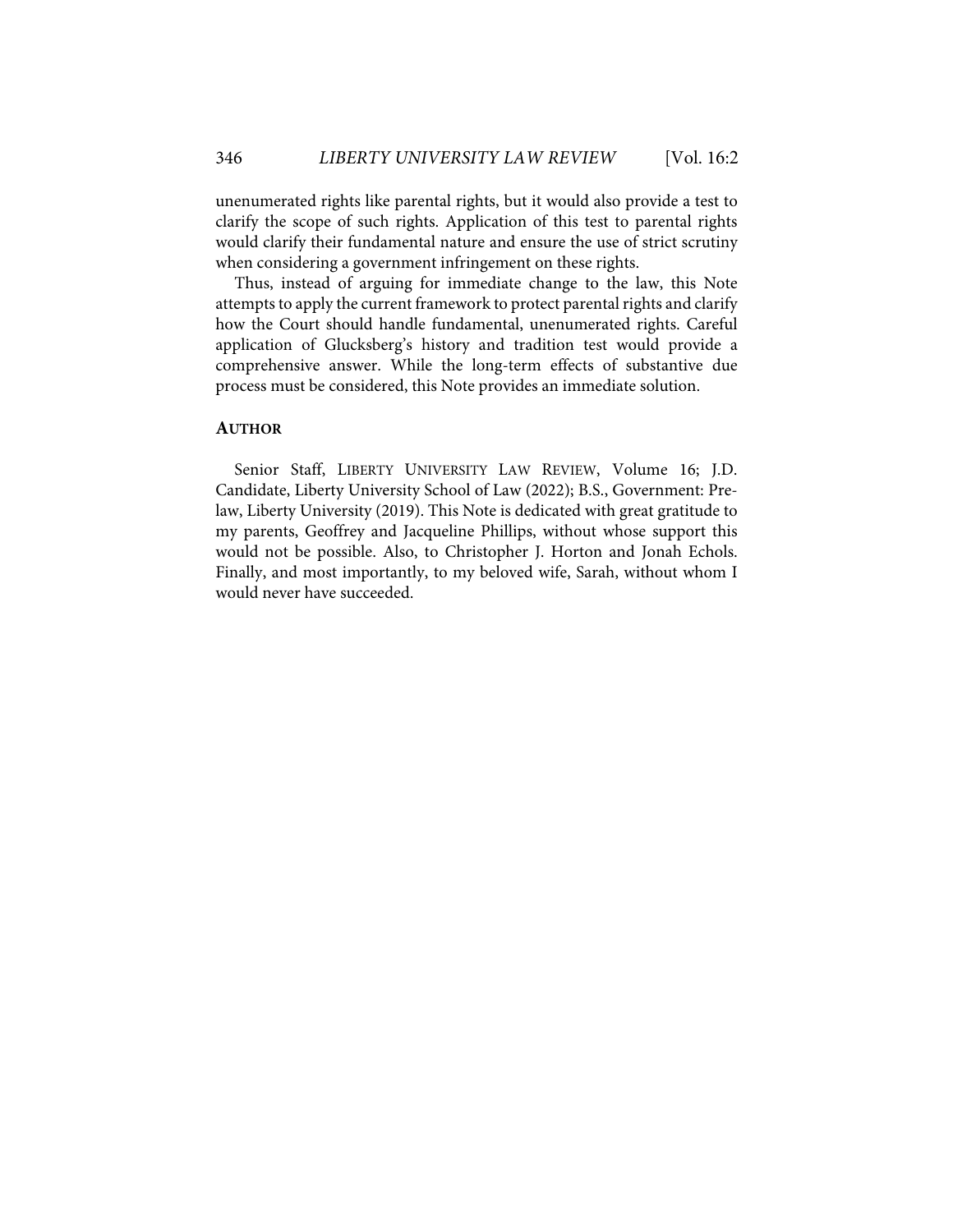#### NOTE

# LIBERATING LIBERTY: HOW THE *GLUCKSBERG* TEST CAN SOLVE THE SUPREME COURT'S CONFUSING JURISPRUDENCE ON PARENTAL RIGHTS

#### *Hugh C. Phillips*†

#### I. INTRODUCTION

Parental rights are one of the most important and fundamental, unenumerated rights protected by our constitutional system. Yet parental rights, especially regarding children's education, have recently come to the forefront of political debate in the United States. The conflict was brought into focus when a well-known Democrat politician exclaimed in a gubernatorial debate: "I don't think parents should be telling schools what they should teach."1 This debate and increasing regulation of children at schools to combat COVID-19 caused mass protests at school board meetings and spurred several states to introduce parental rights legislation.<sup>2</sup> Much has

<sup>†</sup> Senior Staff, LIBERTY UNIVERSITY LAW REVIEW, Volume 16; J.D. Candidate, Liberty University School of Law (2022); B.S., Government: Pre-law, Liberty University (2019). This Note is dedicated with great gratitude to my parents, Geoffrey and Jacqueline Phillips, without whose support this would not be possible. Also, to Christopher J. Horton and Jonah Echols. Finally, and most importantly, to my beloved wife, Sarah, without whom I would never have succeeded.

<sup>1</sup> *Virginia Gubernatorial Debate*, C-SPAN, at 30:11 (Sept. 28, 2021), https://www.cspan.org/video/?514874-1/virginia-gubernatorial-debate.

<sup>2</sup> Jack Schneider & Jennifer Berkshire, *Parents Claim They Have the Right to Shape Their Kids' School Curriculum. They Don't.*, WASH. POST (Oct. 21, 2021, 12:00 PM), https://www.washingtonpost.com/outlook/parents-rights-protestskids/2021/10/21/5cf4920a-31d4-11ec-9241-aad8e48f01ff\_story.html; Phillip Hamburger, *Is the Public School System Constitutional*, WALL ST. J. (Oct. 22, 2021, 6:41 PM), https://www.wsj.com/articles/public-school-system-constitutional-private-mcauli!e-freespeech-11634928722; H.R. Res. 241, 2021 H. Reg. Sess. (Fla. 2021) ("The state . . . may not infringe on the fundamental rights of a parent to direct the upbringing, education, health care, and mental health of his or her minor child without demonstrating that such action is reasonable and necessary to achieve a compelling state interest and that such action is narrowly tailored and is not otherwise served by a less restrictive means."); S. Res. 996, Gen. Assemb., Reg. Sess. 2022 (Pa. 2022) ("General rule.--The liberty of a parent to direct the upbringing, education, care and welfare of the parent's child is a fundamental right."); H.R. Res. 1995, 101st Gen. Assemb., 2d Reg. Sess. (Mo. 2022) ("No governmental entity, school district, or other public institution shall infringe on the fundamental rights of a parent to direct the upbringing, education, health care, or mental health of such parent's minor child without first demonstrating that such infringement is reasonable, narrowly tailored to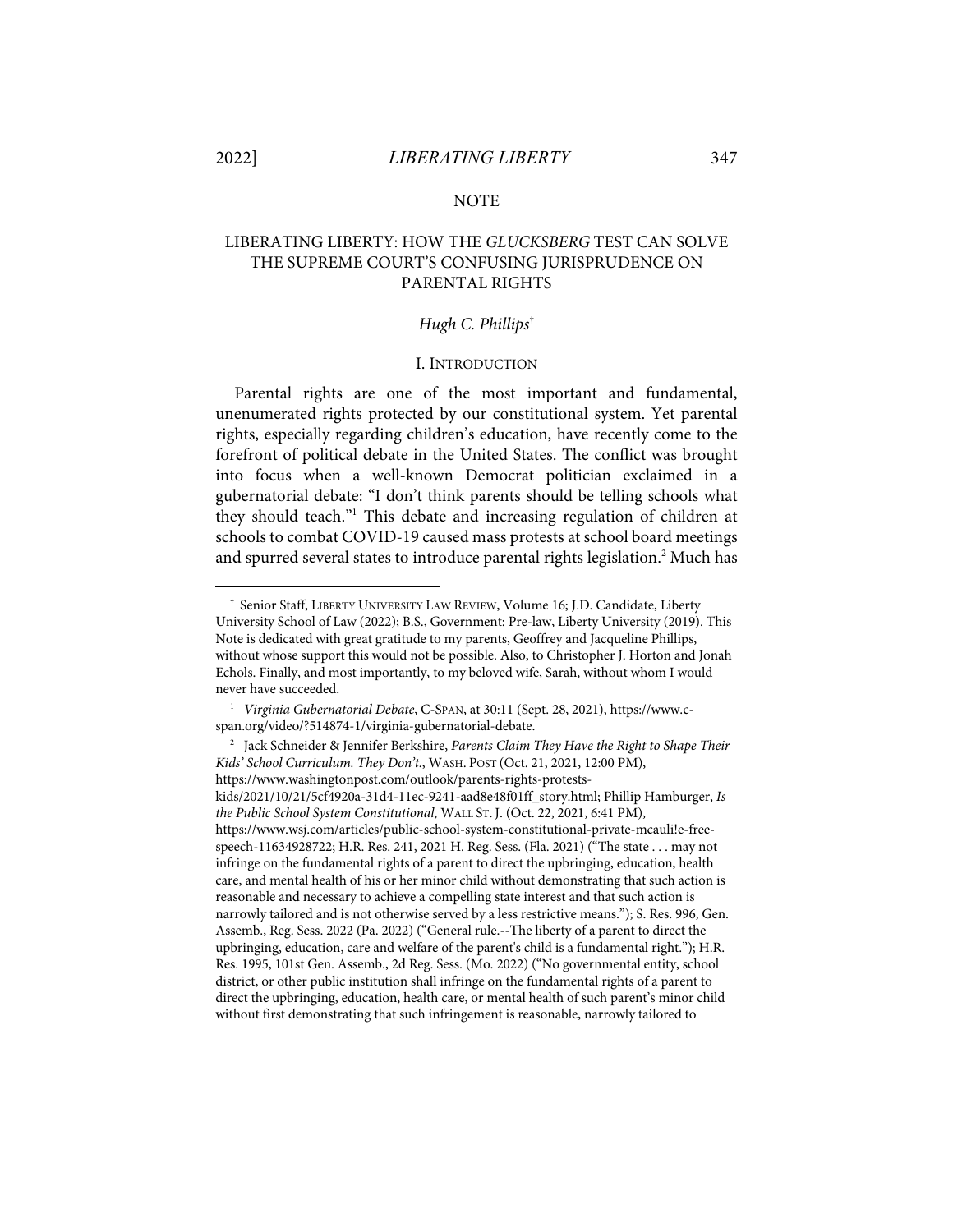been said about the Supreme Court's recognition of parental rights. Yet, absent from this conversation, at least among the legal community, is a discussion of the appropriate standard of review the judiciary should apply when faced with a parental rights issue. The Court should hold that parental rights are fundamental and apply strict scrutiny to these and other rights that meet the substantive due process test for fundamental rights.

The American legal system was designed to protect the rights and liberties of every citizen. In an effort to accomplish this goal, the Framers enshrined key liberties within the Bill of Rights.<sup>3</sup> However, these rights enshrined within the Constitution have never been considered exclusive. In fact, the question remains open in American law of how to best identify and protect fundamental rights that are unenumerated in the Constitution.<sup>4</sup> For the past century, the Supreme Court used substantive due process to protect fundamental liberties, such as parental rights, that are not specifically enumerated within the Constitution.<sup>5</sup> Under the doctrine of substantive due process, the Court forbids any governmental interference with such rights "unless the infringement is narrowly tailored to serve a compelling state interest."6

The use of this doctrine to protect such rights has long been a debated question in legal scholarship. How the Court uses substantive due process and by what test it identifies and governs unenumerated constitutional rights has tremendous ramifications for defining and protecting those rights. The Court has utilized numerous tests in an attempt to define and protect those rights. <sup>7</sup> However, the Court has never consistently applied a single, coherent test.

When applying substantive due process, only a strict application of *Washington v. Glucksberg's* "history and tradition test"<sup>8</sup> to unenumerated constitutional rights will sufficiently protect fundamental liberties. The Court's substantive due process jurisprudence, in light of *Glucksberg*'s application, will be examined to consider whether such a test successfully

achieve a compelling state interest, and that such interest could not otherwise be served by less restrictive means.").

<sup>3</sup> *See* U.S. CONST. amends. I–X (encompassing what is known as the Bill of Rights).

<sup>4</sup> *See* O. John Rogge, *Unenumerated Rights*, 47 CALIF. L. REV. 787, 787–88, 790 (1959).

<sup>5</sup> *See* Meyer v. Nebraska, 262 U.S. 390, 399–400 (1923); Moore v. City of East Cleveland, 431 U.S. 494, 499–504 (1977); *see also* Zablocki v. Redhail, 434 U.S. 374, 382–86 (1978).

<sup>6</sup> Reno v. Flores, 507 U.S. 292, 302 (1993).

<sup>7</sup> *See Meyer*, 262 U.S. at 399 (expounding on the "orderly pursuit of happiness"); *see also*  Palko v. Connecticut, 302 U.S. 319, 324–25 (1937); *Moore*, 431 U.S. at 503 (focusing on the history and tradition test); Washington v. Glucksberg, 521 U.S. 702, 720–21 (1997).

<sup>8</sup>  *Glucksberg*, 521 U.S. at 721.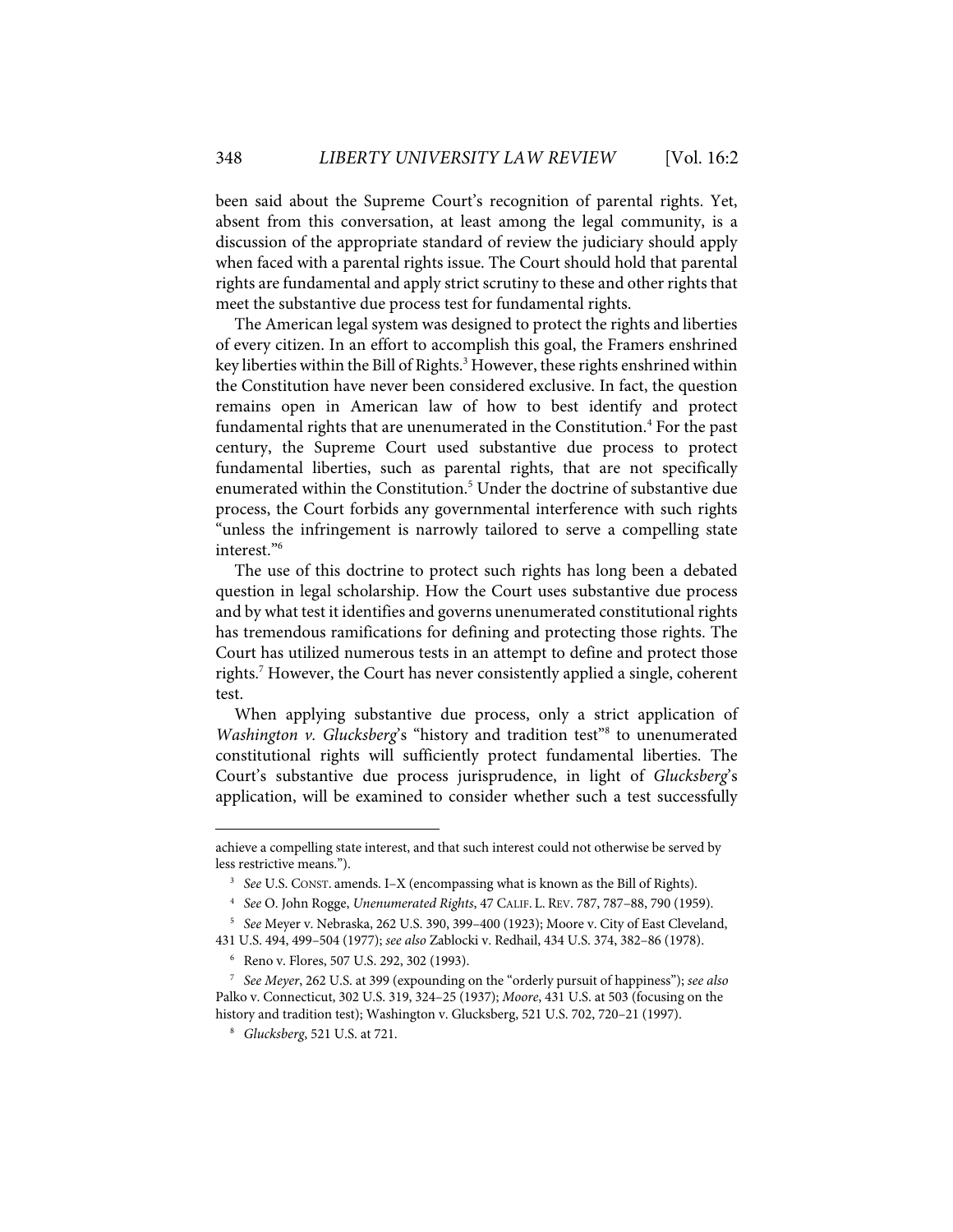protects parental and other unenumerated rights. First, the Court's substantive due process framework will be considered along with the tests the Court has used to identify and define fundamental rights. Second, the problems with the Court's current application of the tests will be discussed, including the confusion that the Court's approach has caused within constitutional rights jurisprudence. Finally, *Glucksberg*'s history and tradition test will be applied in a disciplined and careful fashion as a solution to the current confusion in the Court's parental rights jurisprudence.

Current substantive due process jurisprudence fails to properly identify and define unenumerated, fundamental constitutional rights and does not provide a consistent framework for determining how or why an individual right is considered fundamental. Yet under the proposed standard, a purported fundamental constitutional right would first be carefully defined, and then that definition alone would undergo a historical analysis to determine whether it is truly a fundamental constitutional right.<sup>9</sup> A careful definition of parental rights and a historical analysis of those rights under the *Glucksberg* standard reveal that parental rights should be protected as fundamental and governed by a strict scrutiny standard.<sup>10</sup> The Court should reconsider its standard of review for parental rights jurisprudence under the *Glucksberg* standard to better protect parental rights and create a more coherent application of substantive due process regarding fundamental rights.

#### II. BACKGROUND

Parental rights have long been protected by the Supreme Court using the doctrine of substantive due process. <sup>11</sup> Substantive due process has often sparked controversy because it is used by the Supreme Court to identify and protect what the Court both saw, and continues to see, as the fundamental liberties of Americans.<sup>12</sup> The Court originally derived its substantive due process analysis from the Due Process Clause of the Fourteenth Amendment.13 This Amendment was passed immediately after the Civil War to ensure that all Americans, but especially African-Americans, who were

<sup>9</sup> *Id.* at 721.

<sup>10</sup> Troxel v. Granville, 530 U.S. 57, 80 (2000) (Thomas, J., concurring); *Glucksberg*, 521 U.S. at 720–21.

<sup>11</sup> *Troxel*, 530 U.S. at 65–66.

<sup>12</sup> Timothy M. Tymkovich, Joshua Dos Santos & Joshua J. Craddock, *A Workable Substantive Due Process*, 95 NOTRE DAME L. REV. 1961, 1962 (2020).

<sup>&</sup>lt;sup>13</sup> See CALVIN MASSEY & BRANNON P. DENNING, AMERICAN CONSTITUTIONAL LAW: POWERS AND LIBERTIES 461–62 (6th ed. 2019); *see also* Lochner v. New York, 198 U.S. 45, 56 (1905).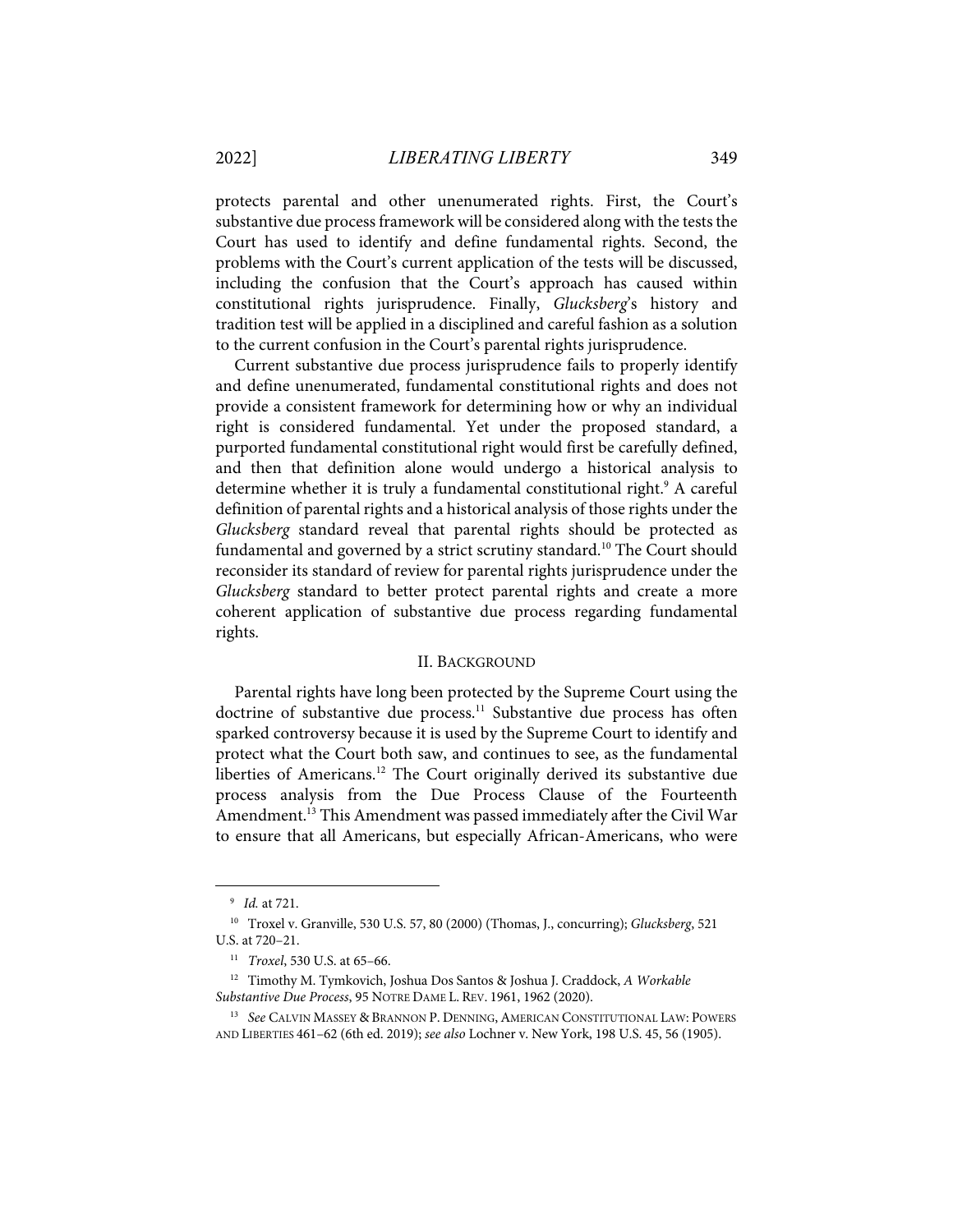recently freed from slavery, received justice under the law.<sup>14</sup>

The Fourteenth Amendment requires the states to ensure "due process of law" before any citizens are subjected to the forcible removal of their "life, liberty, or property" at the hands of the government.<sup>15</sup> Although on its face this requirement is largely procedural, the Court has expanded the Due Process Clause to protect the unenumerated liberties of citizens from arbitrary government interference.<sup>16</sup> While this seemed to benefit American law, expanding the meaning of the Due Process Clause through substantive due process created significant drawbacks. The Court has overly exalted "autonomy" and "individualism" in the law through its focus on modern individual rights such as abortion and gay marriage, while leaving more traditional liberties, such as parental rights, unprotected. <sup>17</sup> The apparent selective nature of the Court's jurisprudence regarding parental rights and other liberties incited ongoing debate over the proper role of the judiciary in defining the nature and boundary of fundamental human rights.<sup>18</sup> Against this backdrop, the Court's dilemma over parental rights arose and is brought into focus.

#### A. *History of Substantive Due Process*

Substantive due process is derived from the Supreme Court's interpretation of the Fourteenth Amendment's Due Process Clause.<sup>19</sup> Yet, substantive due process was a relative latecomer to due process jurisprudence.<sup>20</sup> Although the Fourteenth Amendment was ratified in 1868 directly after the Civil War, the Court did not immediately derive substantive rights out of the Due Process Clause.21 In the famous *Slaughter-House Cases*, the Court was confronted by a due process question arising out of the Fourteenth Amendment and refused to extend the Clause past its procedural

<sup>&</sup>lt;sup>14</sup> Laurent Frantz, *Enforcement of the Fourteenth Amendment*, 9 LAWS. GUILD REV. 122, 122–23 (1949).

<sup>&</sup>lt;sup>15</sup> U.S. CONST. amend. XIV, § 1.

<sup>16</sup> MASSEY & DENNING, *supra* note 13, at 461; *Lochner*, 198 U.S. at 56.

<sup>17</sup> *See generally* Rena M. Lindevaldsen, *When the Pursuit of Liberty Collides with the Rule of Law*, 11 LIBERTY U. L. REV. 667 (2017) (containing a fuller discussion on this topic).

<sup>&</sup>lt;sup>18</sup> ROBERT H. BORK, SLOUCHING TOWARDS GOMORRAH: MODERN LIBERALISM AND AMERICAN DECLINE 65, 96–119 (Harper Perennial rev. ed. 2003).

<sup>19</sup> *See* Washington v. Glucksberg, 521 U.S. 702, 720–21 (1997).

<sup>20</sup> *See* William R. Musgrove, *Substantive Due Process: A History of Liberty in the Due Process Clause*, 2 U. ST. THOMAS J.L. & PUB. POL'Y 125, 126 (2008).

<sup>21</sup> *See id*. at 127–28 (discussing that it seems substantive due process originally was the means by which the Court incorporated the Bill of Rights onto the States).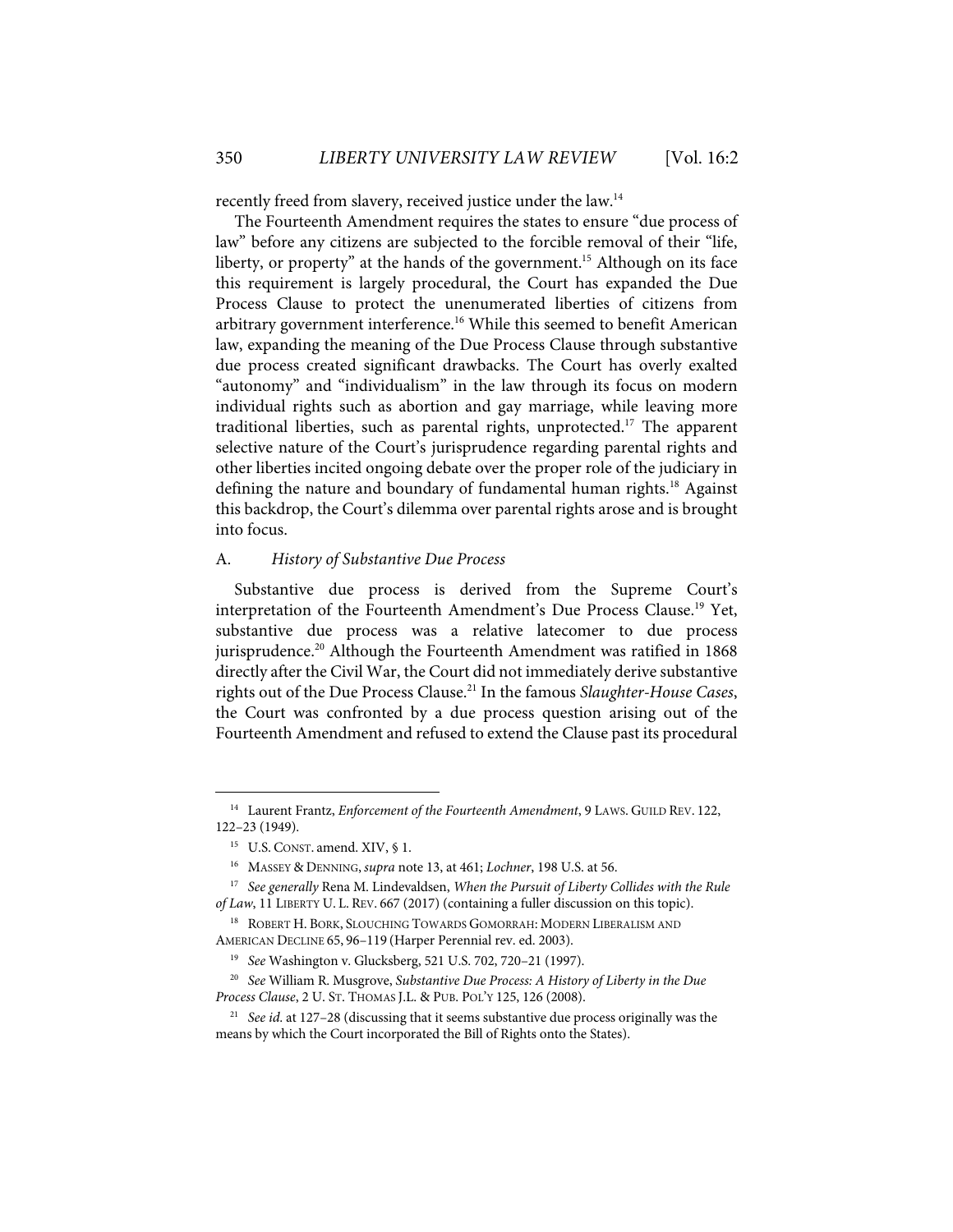foundation through a doctrine of incorporation.<sup>22</sup>

When the Court first decided to make use of the substantive due process doctrine in *Lochner v. New York*, it was to support economic liberty. <sup>23</sup> In *Lochner*, the Court determined that while the State possessed the authority to exercise general police powers through legislation, it could not arbitrarily pass laws that had no valid governmental interest because this would violate the economic liberty interest inherent in the Fourteenth Amendment.<sup>24</sup> Over the next several decades, the Court used this theory of substantive due process to limit legislative authority and declare hundreds of government regulations invalid infringements on economic liberty.<sup>25</sup> Yet, this age of substantive due process came to a sharp halt when the Court decided *Ferguson v. Skrupa* and repudiated the doctrine of substantive due process entirely. <sup>26</sup> As the Court noted:

> The doctrine that prevailed in *Lochner*, *Coppage*, *Adkins*, *Burns*, and like cases--that due process authorizes courts to hold laws unconstitutional when they believe the legislature has acted unwisely--has long since been discarded. We have returned to the original constitutional proposition that courts do not substitute their social and economic beliefs for the judgment of legislative bodies, who are elected to pass laws.<sup>27</sup>

Despite this stark repudiation, it did not take long for the Supreme Court to revive substantive due process. However, the Court shifted its focus from protecting property rights under the doctrine to expanding liberty interests protected under the Clause.<sup>28</sup> The Court began this new era of substantive due process by applying it to protect parental rights. In *Meyer v. Nebraska*, the Court resoundingly protected parental rights by applying the Due Process Clause to protect the liberty interest of parents in having their children taught another language at school without government interference.<sup>29</sup> The Court, referring to the liberty interests protected by the Clause, reasoned:

<sup>22</sup> Slaughter-House Cases, 83 U.S. 36, 80–81 (1872); MASSEY & DENNING, *supra* note 13, at 469–71.

<sup>23</sup> *See* Lochner v. New York, 198 U.S. 45, 57 (1905).

<sup>24</sup> *Id.* at 53–54.

<sup>25</sup> Musgrove, *supra* note 20, at 129; *e.g.*, Coppage v. Kansas, 236 U.S. 1, 17 (1915).

<sup>26</sup> Ferguson v. Skrupa, 372 U.S. 726, 729 (1963).

<sup>27</sup> *Id*. at 730.

<sup>28</sup> MASSEY & DENNING, *supra* note 13, at 486–87.

<sup>29</sup> Meyer v. Nebraska, 262 U.S. 390, 399 (1923).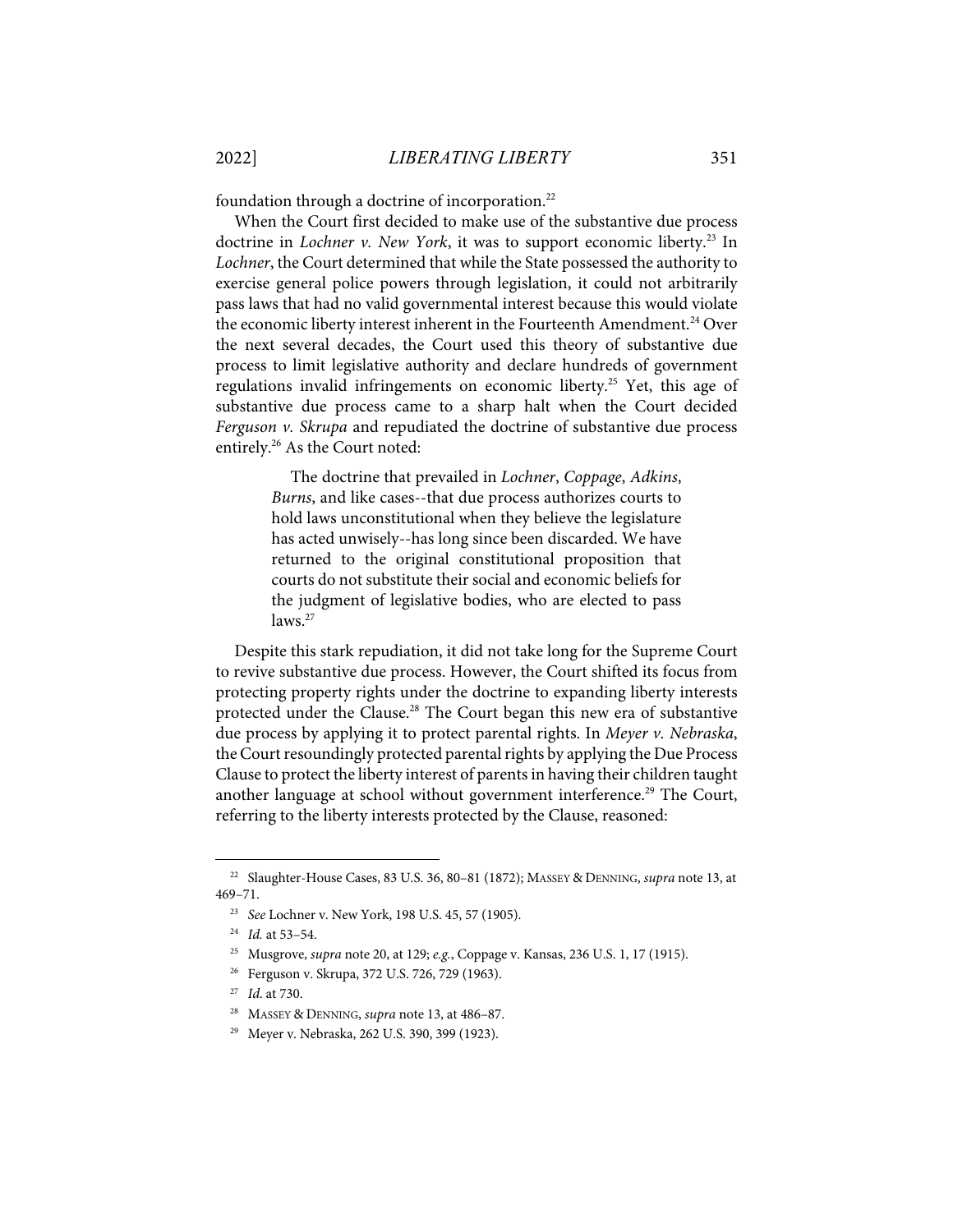While this Court has not attempted to define with exactness the liberty thus guaranteed, the term has received much consideration . . . . Without doubt, [liberty] denotes not merely freedom from bodily restraint but also the right of the individual to contract, to engage in any of the common occupations of life, to acquire useful knowledge, to marry, establish a home and bring up children, to worship God according to the dictates of his own conscience, and generally to enjoy those privileges long recognized at common law as essential to the orderly pursuit of happiness by free men.<sup>30</sup>

The Court eventually expanded its application of the substantive due process framework from parental rights to other societal liberties as exemplified by *Griswold v. Connecticut*. <sup>31</sup> In *Griswold*, the Court struck down a state statute banning the use of contraceptives by married couples on the basis that the ban interfered with couples' privacy interests as protected by the Due Process Clause.<sup>32</sup> While declining to "sit as a super-legislature to determine the wisdom, need, and propriety of laws," the Court used an expansive view of liberty found in freedom of association to rule that the statute was unconstitutional.<sup>33</sup>

The Court solidified its new substantive due process "liberty" jurisprudence when it used the Equal Protection Clause and Due Process Clause to protect the right of a bi-racial couple to marry, and again in *Roe v. Wade* when the Court declared a fundamental right to abortion.<sup>34</sup> Since then, the Court has used the doctrine of substantive due process to make substantial changes in the country's social policy, such as declaring sodomy laws unconstitutional, legalizing same-sex marriage, and redefining the meaning of sex.<sup>35</sup> Some of the changes brought under the substantive due process doctrine were necessary and just,<sup>36</sup> while others were made by judicial

<sup>30</sup> *Id.* at 399.

<sup>31</sup> Griswold v. Connecticut, 381 U.S. 479, 482–85 (1965).

<sup>32</sup> *Id.* at 485.

<sup>33</sup> *Id.* at 482.

<sup>34</sup> Loving v. Virginia, 388 U.S. 1, 12 (1967); Roe v. Wade, 410 U.S. 113, 164 (1973).

<sup>35</sup> *See* Lawrence v. Texas, 539 U.S. 558 (2003); Obergefell v. Hodges, 576 U.S. 644 (2015); Bostock v. Clayton Cnty., 140 S. Ct. 1731 (2020).

<sup>36</sup> *See, e.g.*, *Loving*, 388 U.S. at 12.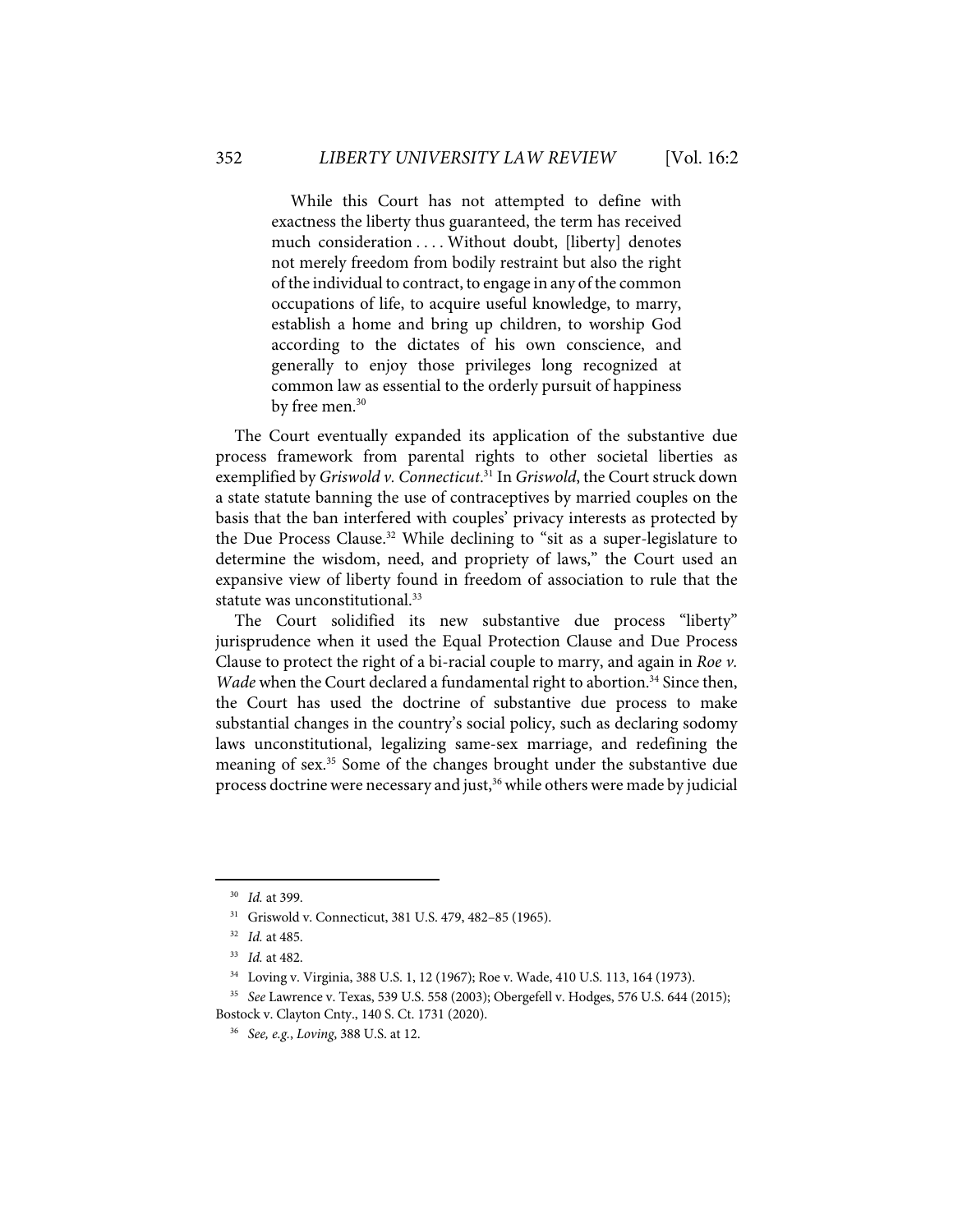fiat and have deeply divided the nation. $37$  The history of the Court's substantive due process jurisprudence leaves critical questions unanswered, such as how the Court should define liberty under the Fourteenth Amendment, what the role of the judiciary is in defining fundamental rights, and what rights truly should be protected.

#### B. *Tests of the Court's Substantive Due Process Jurisprudence*

The Supreme Court has used several tests throughout its substantive due process jurisprudence to identify and protect rights the Court deemed fundamental. The test the Court uses to determine fundamental liberties such as parental rights is critical because the test determines the substance and extent of the right. When examining any unenumerated right under substantive due process, a court must determine (1) whether a liberty interest is at stake and  $(2)$  whether it is fundamental.<sup>38</sup> There are various substantive due process tests the Court has used to identify and protect fundamental liberties, such as parental rights.

As a preliminary matter, when analyzing fundamental rights under substantive due process, the key term to consider is liberty. It is this "liberty" interest in the Fourteenth Amendment that is used to define the limits of unenumerated fundamental rights. Shockingly, the Court has never defined the limits of "liberty."39 Early American jurists defined the term as "freedom from restraint."40 Specifically, the founding generation seemed to argue that the Constitution protects "civil liberty," which Noah Webster in his first American dictionary defined as "the liberty of men in a state of society, or natural liberty so far only abridged and restrained as is necessary and expedient for the safety and interest of the society, state, or nation."<sup>41</sup> Thus, at its core, liberty is the freedom of an individual to act confined only by his

<sup>&</sup>lt;sup>37</sup> The author does not mean to assert by this statement any manner of support for judicial activism in any form. Rather, the author supports the authority of the Court, within its judicial role, to strike down laws that are blatantly unconstitutional or contrary to the laws of nature and nature's God, even if such laws happen to be based on current cultural norms.

<sup>&</sup>lt;sup>38</sup> Jeffrey C. Tuomala, The Casebook Companion to Constitutional Law, pt. 7, ch. 4: Substantive Due Process, 3–4 (Oct. 30, 2019) (unpublished manuscript) (on file with author).

<sup>39</sup> Meyer v. Nebraska, 262 U.S. 390, 399 (1923).

<sup>40</sup> *Liberty*, NOAH WEBSTER'S FIRST EDITION OF AN AMERICAN DICTIONARY OF THE ENGLISH LANGUAGE (Found. for Am. Christian Educ. 18th prtg. 2006) (1828).

<sup>41</sup> *Civil liberty*, NOAH WEBSTER'S FIRST EDITION OF AN AMERICAN DICTIONARY OF THE ENGLISH LANGUAGE (Found. for Am. Christian Educ. 18th prtg. 2006) (1828) ("Civil liberty is an exemption from the arbitrary will of others, which exemption is secured by established laws, which restrain every man from injuring or controlling another. Hence the restraints of law are essential to *civil liberty*.").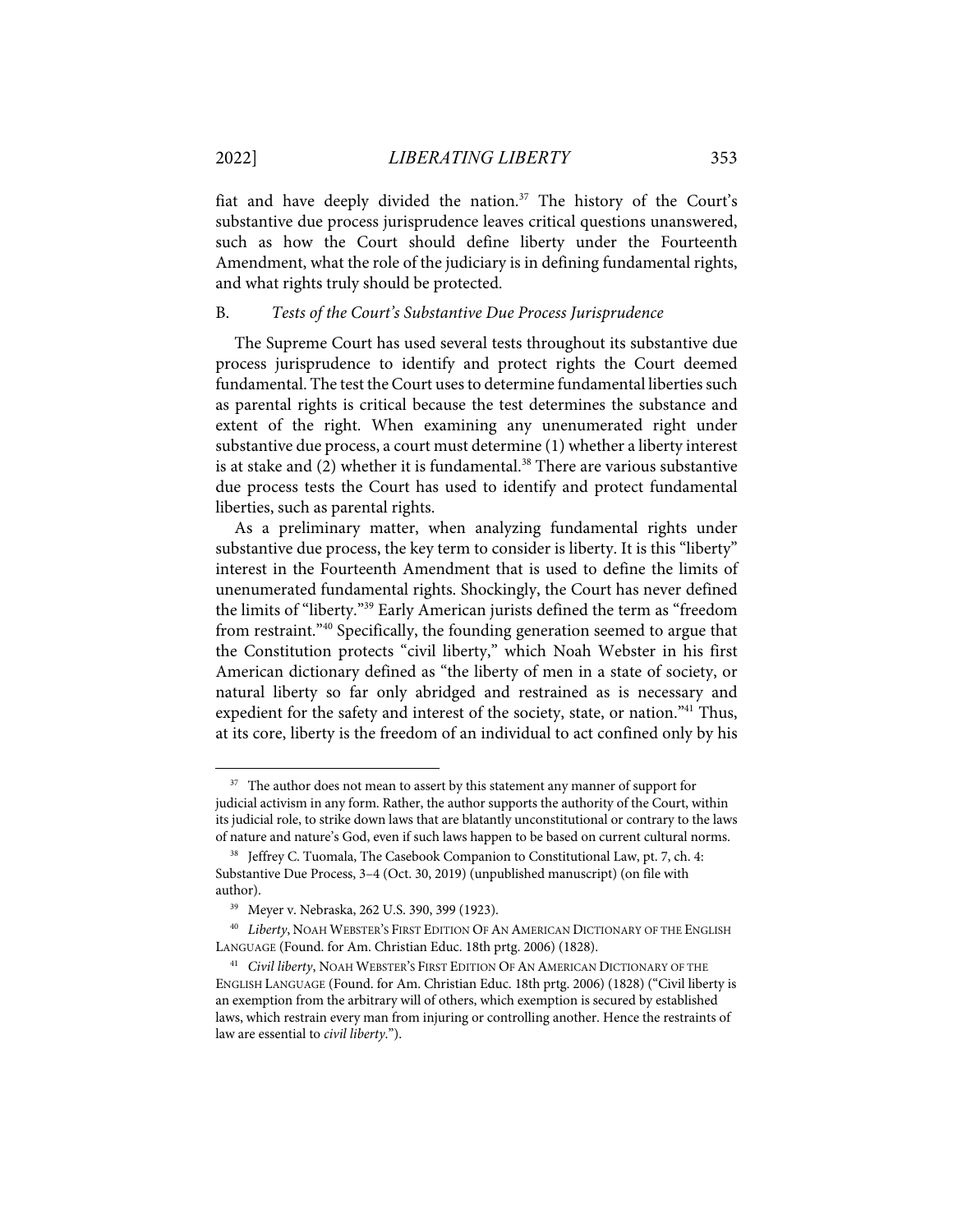obligations and duties as a citizen and neighbor. <sup>42</sup> Yet, the Court has not adopted this definition of liberty and instead opts for a much more "solitary, unconnected, individual, selfish liberty, as if every man was to regulate the whole of his conduct by his own will."<sup>43</sup> As a result, the Court struggles to develop proper tests for determining fundamental rights and has never held consistently to one approach.

While the Court has used many tests in its attempts to define and protect fundamental rights, historically two tests have predominated: the ordered liberty test and the history and tradition test.<sup>44</sup> The ordered liberty test was developed first<sup>45</sup> but the history and tradition test now carries the most weight with the Court.<sup>46</sup> However, both tests have had a tremendous impact on parental rights.

#### 1. The Ordered Liberty Test

The first test the Court formulated was the ordered liberty test.<sup>47</sup> This test appears to have its origin in the natural law heritage of American jurisprudence because the Court used the concept to strike down government action long before the Fourteenth Amendment was written.<sup>48</sup> A perfect example of this is the Supreme Court's decision in *Fletcher v. Peck* where the Court upheld the transfer of stolen Indian lands and prevented the transfer from being annulled because the land was possessed by innocent

<sup>&</sup>lt;sup>42</sup> EDMUND BURKE, FURTHER REFLECTIONS ON THE REVOLUTION IN FRANCE 7-8 (Daniel E. Ritchie ed., 1992) (expounding a conservative view of liberty by noting that "[i]t is not solitary, unconnected, individual, selfish liberty, as if every man was to regulate the whole of his conduct by his own will. The liberty I mean is *social* freedom. It is that state of things in which liberty is secured by the equality of restraint. A constitution of things in which the liberty of no one man, and no body of men, and no number of men, can find means to trespass on the liberty of any person, or any description of persons, in the society. This kind of liberty is, indeed, but another name for justice; ascertained by wise laws, and secured by well-constructed institutions.").

<sup>43</sup> *Id.* at 7.

<sup>&</sup>lt;sup>44</sup> The author has confined his analysis to these two tests because these tests are the only ones that grapple with defining an unenumerated right. Other tests, such as the "shocks the conscience test" are much more fact centered and practical and do not delve into the issue of unenumerated rights.

<sup>45</sup> *See* Hebert v. Louisiana, 272 U.S. 312, 316–17 (1926); *see also* Palko v. Connecticut, 302 U.S. 319, 324–25 (1937) (elucidating the ordered liberty test).

<sup>46</sup> *See* Washington v. Glucksberg, 521 U.S. 702, 720–21 (1997).

<sup>47</sup> *See* O. John Rogge, *Concept of Ordered Liberty: A New Case*, 47 CALIF. L. REV. 238, 248 (1959) ("But the concept underlying due process of law began in the phrase, *per legem terrae*, by the law of the land.").

<sup>48</sup> Fletcher v. Peck, 10 U.S. 87, 132–34 (1810); MASSEY & DENNING, *supra* note 13, at 461.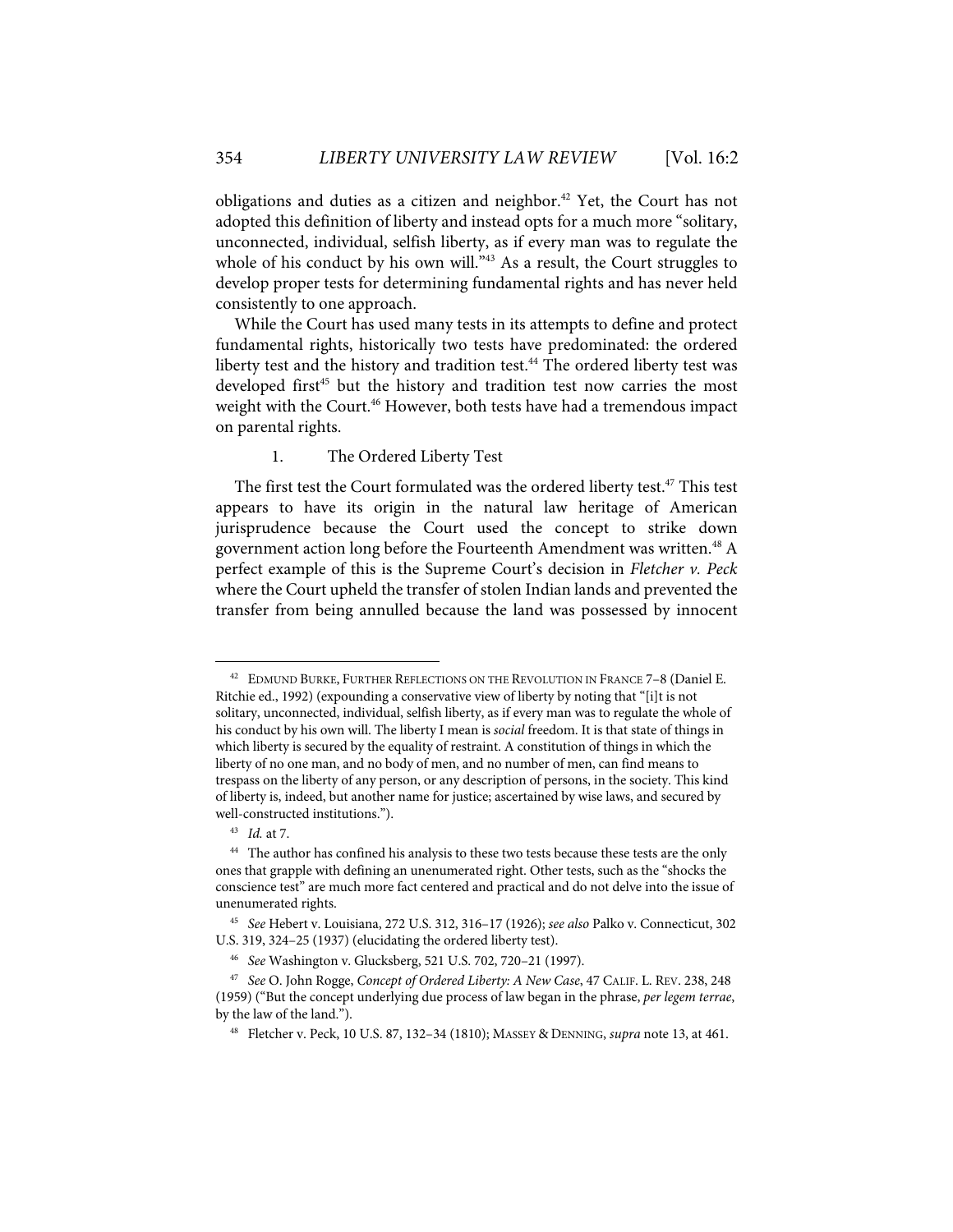parties.49 In making this decision, the Court stated that "there are certain great principles of justice, whose authority is universally acknowledged, that ought not to be entirely disregarded" and that "[i]t may well be doubted whether the nature of society and of government does not prescribe some limits to the legislative power."50

This framework was retained and expounded on by the Court when it began to formulate the ordered liberty test during the *Lochner* era.<sup>51</sup> The Court applied this framework to substantive due process in *Hebert v. Louisiana* when it determined that "state action, whether through one agency or another, shall be consistent with the fundamental principles of liberty and justice which lie at the base of all our civil and political institutions and not infrequently are designated as 'law of the land.'"52 This reasoning was affirmed in *Palko v. Connecticut* when the Court reasoned that using the *Hebert* test to determine whether a state action violated a principle that is "implicit in the concept of ordered liberty" was the crux of a substantive due process claim.<sup>53</sup>

While this view of substantive due process was quashed by the Court in *Benton v. Maryland*, the test made a comeback in the Court's landmark case—*Bowers v. Hardwick*. *<sup>54</sup>* In *Bowers*, the Court rejected a claim that criminalizing sodomy was a violation of fundamental rights.<sup>55</sup> In doing so, however, it directly returned to *Palko's* ordered liberty standard to prevent the Court from simply manufacturing rights out of whole cloth.<sup>56</sup> In defense of its decision, the Court stated that, as an institution:

> [It] is most vulnerable and comes nearest to illegitimacy when it deals with judge-made constitutional law having little or no cognizable roots in the language or design of the Constitution. . . . There should be, therefore, great resistance to expand the substantive reach of those Clauses, particularly if it requires redefining the category of rights

<sup>49</sup> *Fletcher*, 10 U.S. at 139–40.

<sup>50</sup> *Id.* at 133, 135; MASSEY & DENNING, *supra* note 13, at 461.

<sup>51</sup> *See* Lochner v. New York, 198 U.S. 45, 53–54 (1905).

<sup>52</sup> Hebert v. Louisiana, 272 U.S. 312, 316–17 (1926).

<sup>53</sup> Palko v. Connecticut, 302 U.S. 319, 324–25 (1937); Robert C. Farrell, *An Excess of Methods: Identifying Implied Fundamental Rights in the Supreme Court*, 26 ST. LOUIS U. PUB. L. REV. 203, 222–23 (2007).

<sup>54</sup> Benton v. Maryland, 395 U.S. 784, 794–95 (1969); Bowers v. Hardwick, 478 U.S. 186, 190–96 (1986).

<sup>55</sup> *Bowers*, 478 U.S. at 191.

<sup>56</sup> *Id.* at 194–95.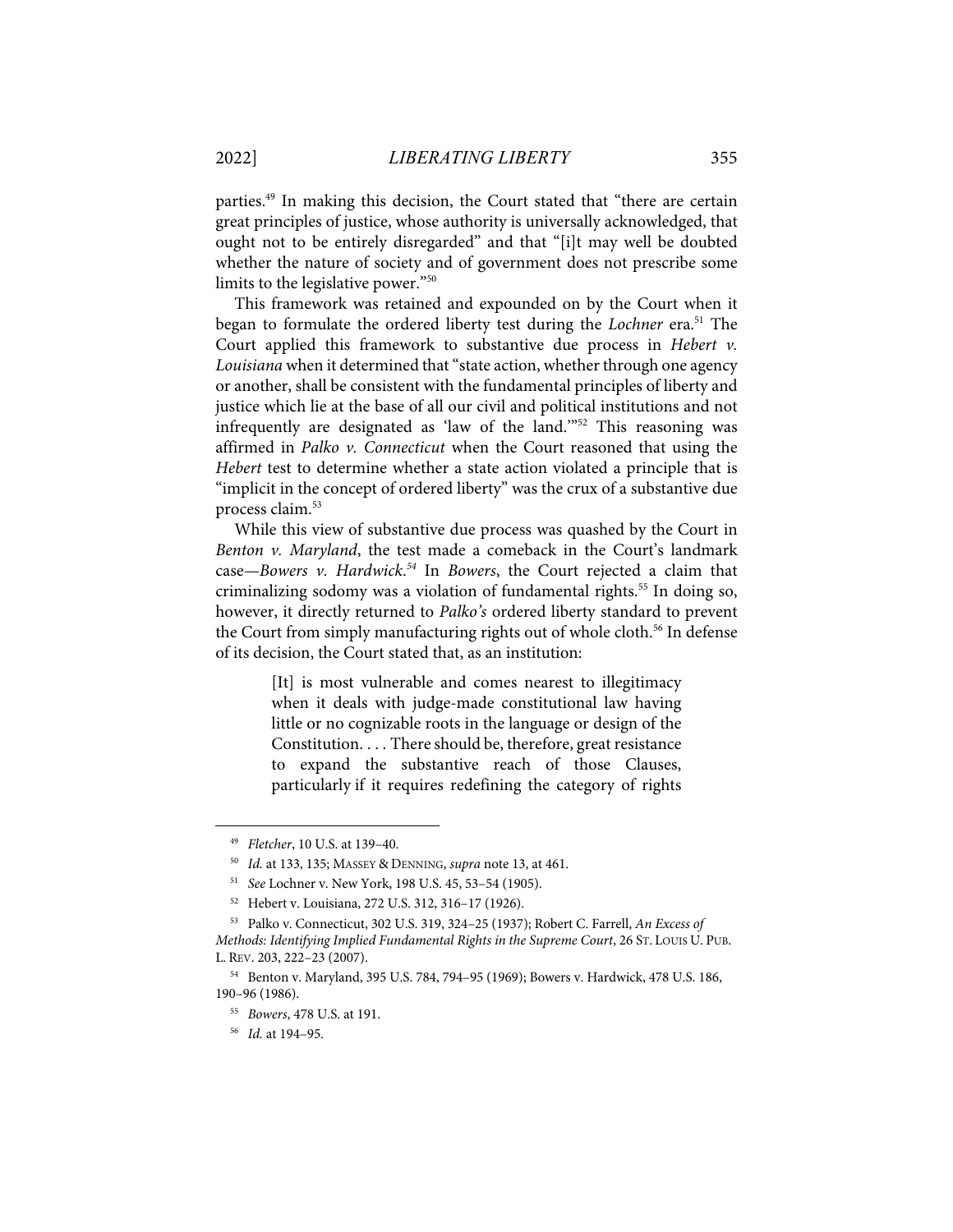deemed to be fundamental. Otherwise, the Judiciary necessarily takes to itself further authority to govern the country without express constitutional authority.57

While *Bowers* was later overturned by the Court's decision in *Lawrence v. Texas*, the ordered liberty test has retained a place in the Court's jurisprudence: as a factor in the Court's history and tradition test as elucidated in *Washington v. Glucksberg* and as defended in Justice Scalia's dissent in *Lawrence*. 58

#### 2. The History and Tradition Test

The second and more recent test the Court used to determine and define fundamental rights under substantive due process is the history and tradition test. This test was first posited by the Court in 1934 in *Snyder v. Massachusetts*. <sup>59</sup> In *Snyder*, the Court upheld a state murder conviction against procedural and substantive due process claims.<sup>60</sup> However, the Court defined a new test for identifying fundamental liberties under substantive due process when it held that state action would not be overturned "unless in so doing it offends some principle of justice so rooted in the traditions and conscience of our people as to be ranked as fundamental."61

The Court further applied and developed this test in *Moore v. City of East Cleveland*. <sup>62</sup> In *Moore*, the Court reasoned that "[a]ppropriate limits on substantive due process come not from drawing arbitrary lines but rather from careful 'respect for the teachings of history [and] solid recognition of the basic values that underlie our society.'"63 Thus, only those rights that are "deeply rooted in this Nation's history and tradition" will be afforded fundamental status and protection under the Due Process Clause.<sup>64</sup> Critical to the background and thrust of this Note, however, is the fact that the Court first developed this test in *Moore* around a claim of parental rights and familial privacy.65

The Court further developed its history and tradition test for determining

<sup>57</sup> *Id.*

<sup>58</sup> Lawrence v. Texas, 539 U.S. 558, 593 n.3 (2003) (Scalia, J., dissenting); Washington v. Glucksberg, 521 U.S. 702, 720–21 (1997).

<sup>59</sup> Farrell, *supra* note 53, at 225–26.

<sup>60</sup> *Id.*; Snyder v. Massachusetts, 291 U.S. 97, 122 (1934).

<sup>61</sup> *Snyder*, 291 U.S. at 105; Farrell, *supra* note 53, at 226.

<sup>62</sup> Farrell, *supra* note 53, at 226.

<sup>63</sup> *Moore*, 431 U.S. at 503.

<sup>64</sup> *Id*. at 503.

<sup>65</sup> *Id.* at 503–05.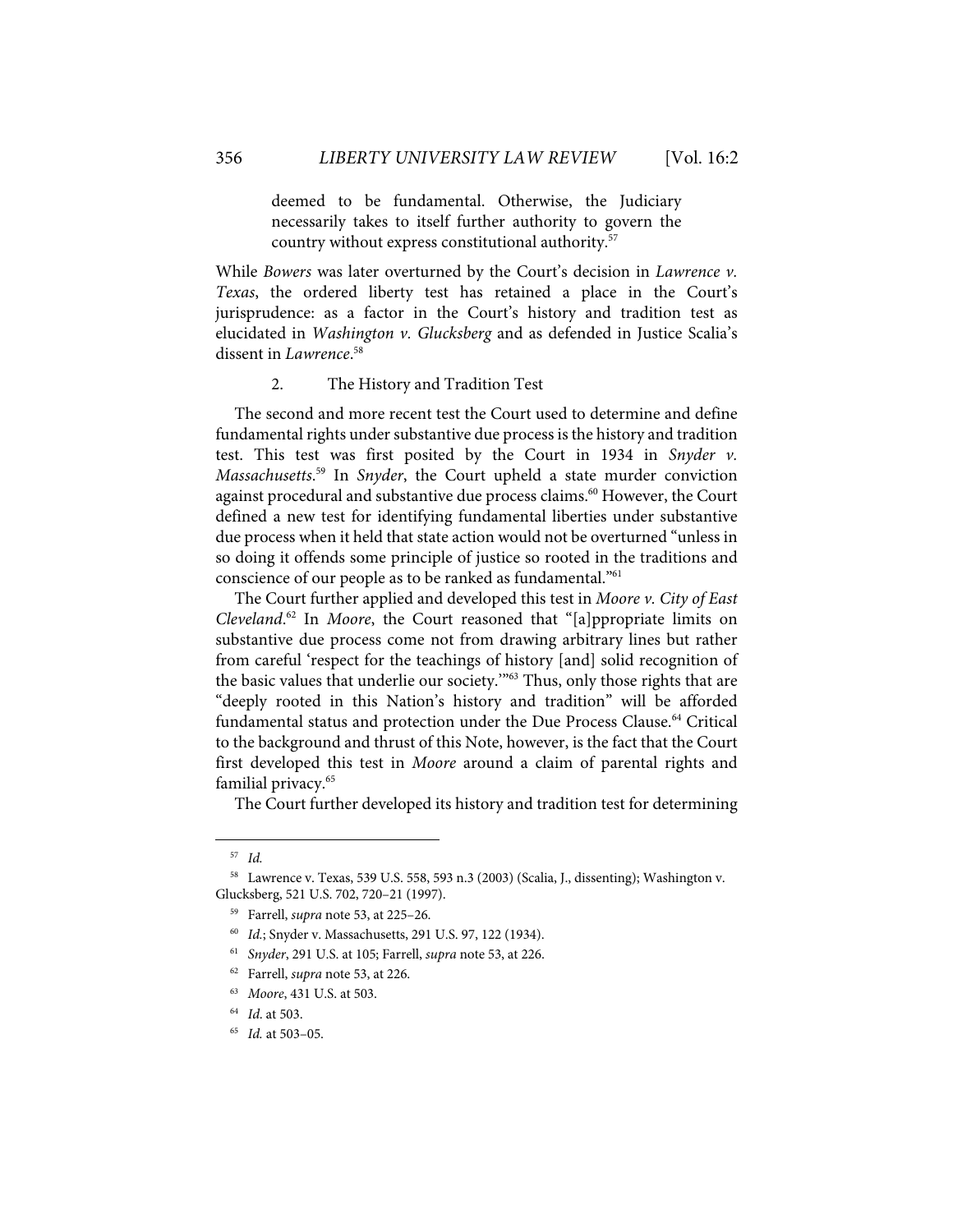fundamental rights when it used history and tradition as a key factor in deciding *Bowers v. Hardwick* and determined that there was not a historical right to homosexual sodomy. <sup>66</sup> However, the Court further expanded the test in its decision in *Michael H. v. Gerald D*. <sup>67</sup> In this case, the Court denied a paternal rights claim because the father's claim was not consistent with the history and tradition of the United States.<sup>68</sup> Justice Scalia, writing for the majority, noted:

> In an attempt to limit and guide interpretation of the Clause, we have insisted not merely that the interest denominated as a "liberty" be "fundamental" (a concept that, in isolation, is hard to objectify), but also that it be an interest traditionally protected by our society. As we have put it, the Due Process Clause affords only those protections "so rooted in the traditions and conscience of our people as to be ranked as fundamental."69

Justice Scalia further articulated this view of the history and tradition test in *Reno v. Flores* where he explained that if substantive due process is to be properly used to protect fundamental rights, the right must be thoroughly defined and then subjected to a historical analysis strictly limited to that definition.<sup>70</sup> Thus, novel rights or those not having a long history of acceptance within American society would not meet this test. $71$ 

The best articulation of the history and tradition test, however, was in the Court's decision in *Washington v. Glucksberg* where the Court declined to recognize a fundamental right to assisted suicide.72 In *Glucksberg*, Justice Rehnquist, writing for the Court, reaffirmed the history and tradition test and restated Justice Scalia's two-pronged analysis: (1) carefully define the right and (2) subject that definition to a strict history and tradition analysis.<sup>73</sup> In defense of this test, Justice Rehnquist reasoned that:

> [T]he development of this Court's substantive-due-process jurisprudence . . . has been a process whereby the outlines of

31.

<sup>66</sup> Farrell, *supra* note 53, at 227.

<sup>67</sup> *Id.* at 227–28.

<sup>68</sup> Michael H. v. Gerald D., 491 U.S. 110, 124 (1989) (internal citations omitted).

<sup>69</sup> *Id.* at 122.

<sup>70</sup> Reno v. Flores, 507 U.S. 292, 302–03 (1993); Farrell, *supra* note 53, at 228–30.

<sup>71</sup> *Flores*, 507 U.S. at 303.

<sup>72</sup> Washington v. Glucksberg, 521 U.S. 702, 705–07 (1997); Farrell, *supra* note 53, at 230–

<sup>73</sup> *Glucksberg*, 521 U.S. at 720–21; *see* Farrell, *supra* note 53, at 230.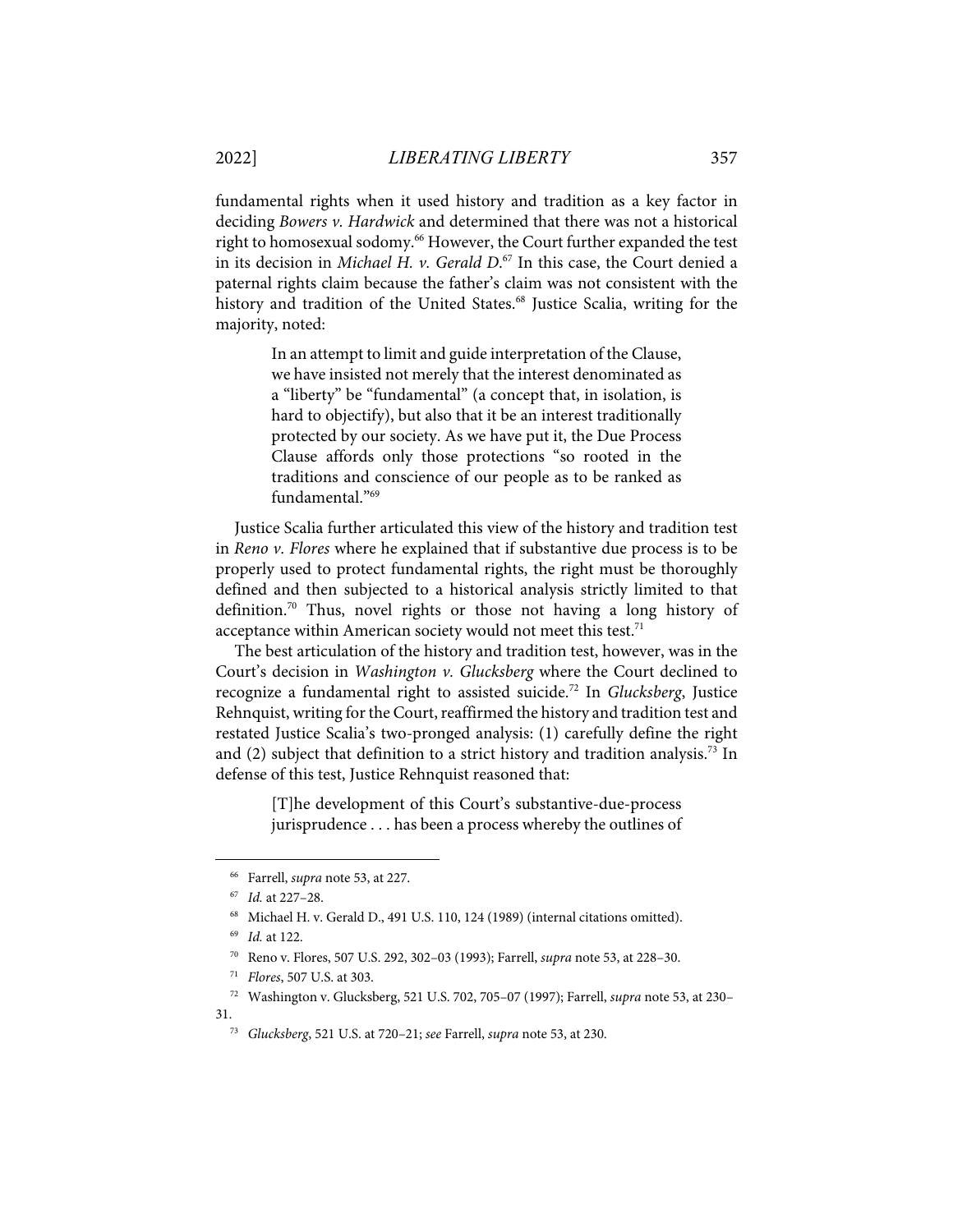the "liberty" specially protected by the Fourteenth Amendment--never fully clarified, to be sure, and perhaps not capable of being fully clarified--have at least been carefully refined by concrete examples involving fundamental rights found to be deeply rooted in our legal tradition. This approach tends to rein in the subjective elements that are necessarily present in due-process judicial review. In addition, by establishing a threshold requirement- -that a challenged state action implicate a fundamental right--before requiring more than a reasonable relation to a legitimate state interest to justify the action, it avoids the need for complex balancing of competing interests in every case.74

Since its formulation in *Glucksberg*, the history and tradition test has been used sporadically by the Court to determine and protect fundamental rights.75 The test was applied in *Lawrence v. Texas*, <sup>76</sup> although the majority was roundly criticized by Justice Scalia for what he considered to be the lack of strict application of the test.<sup>77</sup> Further, the test was mentioned but not really applied by the majority in *Obergefell v. Hodges*. <sup>78</sup> However, the test was championed and reaffirmed by Chief Justice Roberts in his dissent.<sup>79</sup>

These two tests, the history and tradition test and the ordered liberty test, are at the forefront of the Court's struggle to define fundamental liberties through a substantive view of the Due Process Clause. While these tests have not been universally applied by the Court, the ordered liberty test is essentially subsumed into the history and tradition test. When it comes to parental rights, the tests provide a framework from which to determine whether current law adequately protects parental rights or whether a new test or other, more drastic, solutions are needed.

<sup>74</sup> *Glucksberg*, 521 U.S. at 722.

<sup>75</sup> Dist. Att'y's Off. v. Osborne, 557 U.S. 52, 72 (2009).

<sup>76</sup> Lawrence v. Texas, 539 U.S. 558, 572 (2003).

<sup>77</sup> *Id.* at 594–98 (Scalia, J., dissenting) ("The Court today does not overrule this holding. Not once does it describe homosexual sodomy as a 'fundamental right' or a 'fundamental liberty interest,' nor does it subject the Texas statute to strict scrutiny. Instead, having failed to establish that the right to homosexual sodomy is 'deeply rooted in this Nation's history and tradition,' the Court concludes that the application of Texas's statute to petitioners' conduct fails the rational-basis test, and overrules Bowers' holding to the contrary. . . . In any event, an 'emerging awareness' is by definition not 'deeply rooted in this Nation's history and traditions,' as we have said 'fundamental right' status requires.").

<sup>78</sup> Obergefell v. Hodges, 576 U.S. 644, 671–72 (2015).

<sup>79</sup> *Id.* at 698–99, 704–13 (Roberts, C.J., dissenting).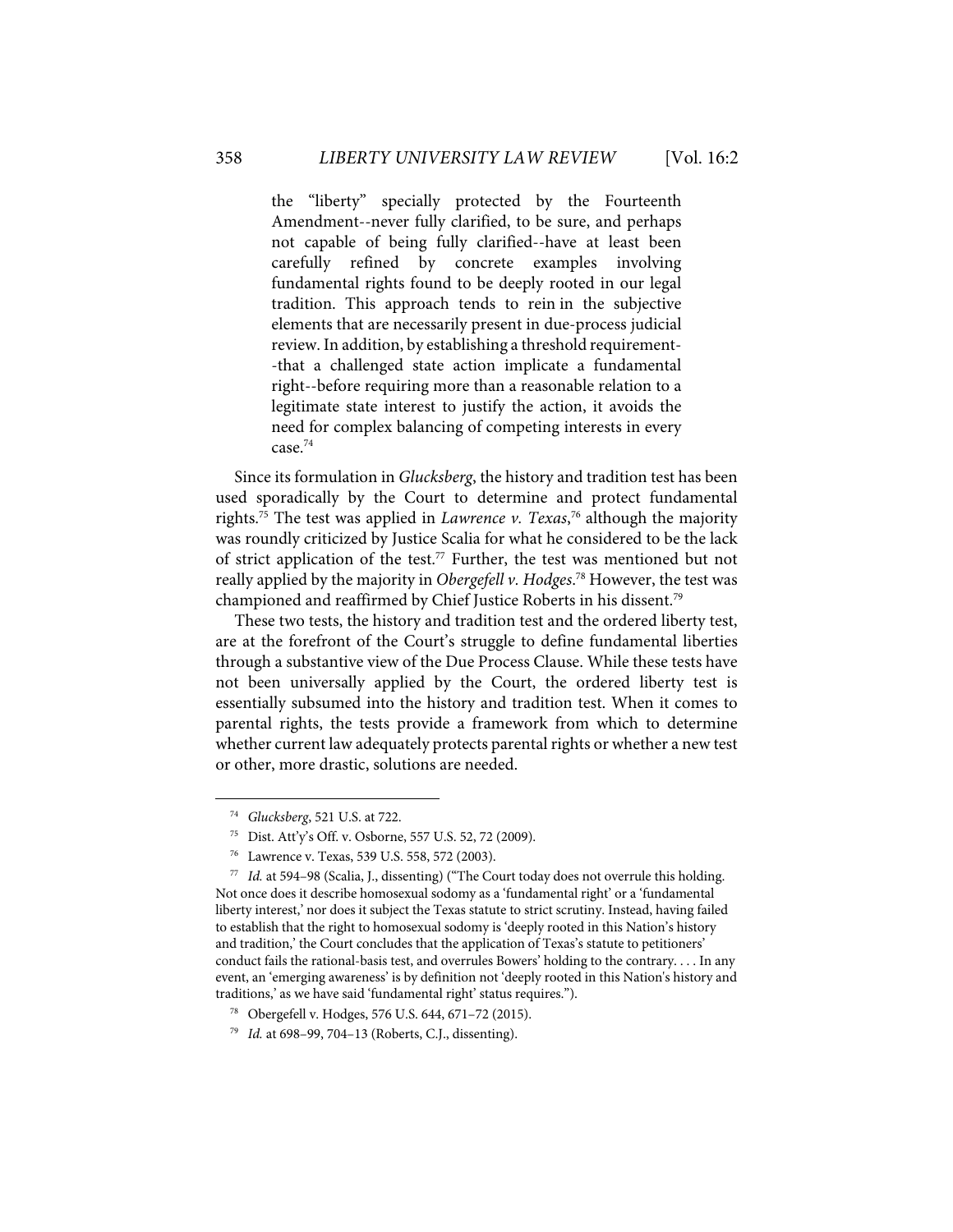III. THE PROBLEM WITH PARENTAL RIGHTS AND SUBSTANTIVE DUE PROCESS

Despite the presence of these tests, the numerous Supreme Court cases on parental rights in the early twentieth century, and the array of Supreme Court dicta on the nature and importance of parental rights, the current state of parental rights protections under the law is unclear. Further, the circuit courts have struggled to apply the Court's precedents on this issue. <sup>80</sup> In fact, the Fourth Circuit noted in *Hodge v. Jones* that "[t]here is little, if any, clear guidance in the relevant caselaw that would permit us to chart with certainty the amorphous boundaries between the Scylla of familial privacy and the Charybdis of legitimate governmental interests."81 In making determinations of law, the First and Fifth Circuits have likewise struggled to determine where to set the boundary between parental rights and proper state interests.<sup>82</sup> While acknowledging the importance of parental rights, these circuits complain that the Supreme Court has given no "clear" guidance on how important this right is and which substantive due process test should be used when examining parental rights.<sup>83</sup>

# A. Troxel v. Granville *and the Court's Confusion Regarding Parental Rights*

The Court's confusion about the extent and importance of parental rights is somewhat surprising given the Court's past dicta about the significance of this area of law. Yet, no case shows the underlying confusion as to the nature and scope of parental rights more clearly than the Court's most recent excursion into parental rights. <sup>84</sup> In *Troxel v. Granville*, the Court considered parental rights in the context of a child visitation dispute between two unmarried individuals. <sup>85</sup> Specifically, the Court considered whether awarding visitation rights to the Troxels was a denial of Granville's parental rights under substantive due process.<sup>86</sup> The Court held that the specific

85 *Id.* at 61–62.

<sup>80</sup> Hodge v. Jones, 31 F.3d 157, 164 (4th Cir. 1994).

<sup>81</sup> *Id.*; *see also* Frazier v. Bailey, 957 F.2d 920, 931 (1st Cir. 1992) ("[T]he dimensions of [the] right [to familial privacy] have yet to be clearly established."); Michael P. Farris, *The*  Confused Character of Parental Rights in the Aftermath of Troxel, PARENTAL RTS. FOUND., Feb. 20, 2009, at 5, https://parentalrights.org/wp-content/uploads/2017/06/Aftermath-of-Troxel.pdf.

<sup>82</sup> *Frazier*, 957 F.2d at 931 ("[T]he dimensions of [the] right [to familial privacy] have yet to be clearly established."); Doe v. Louisiana, 2 F.3d 1412, 1416 (5th Cir. 1993) (noting while there is a constitutional right to "family integrity," it is not clearly established).

<sup>83</sup> *Frazier*, 957 F.2d at 931.

<sup>84</sup> *See generally* Troxel v. Granville, 530 U.S. 57 (2000).

<sup>86</sup> *Id.* at 63–65.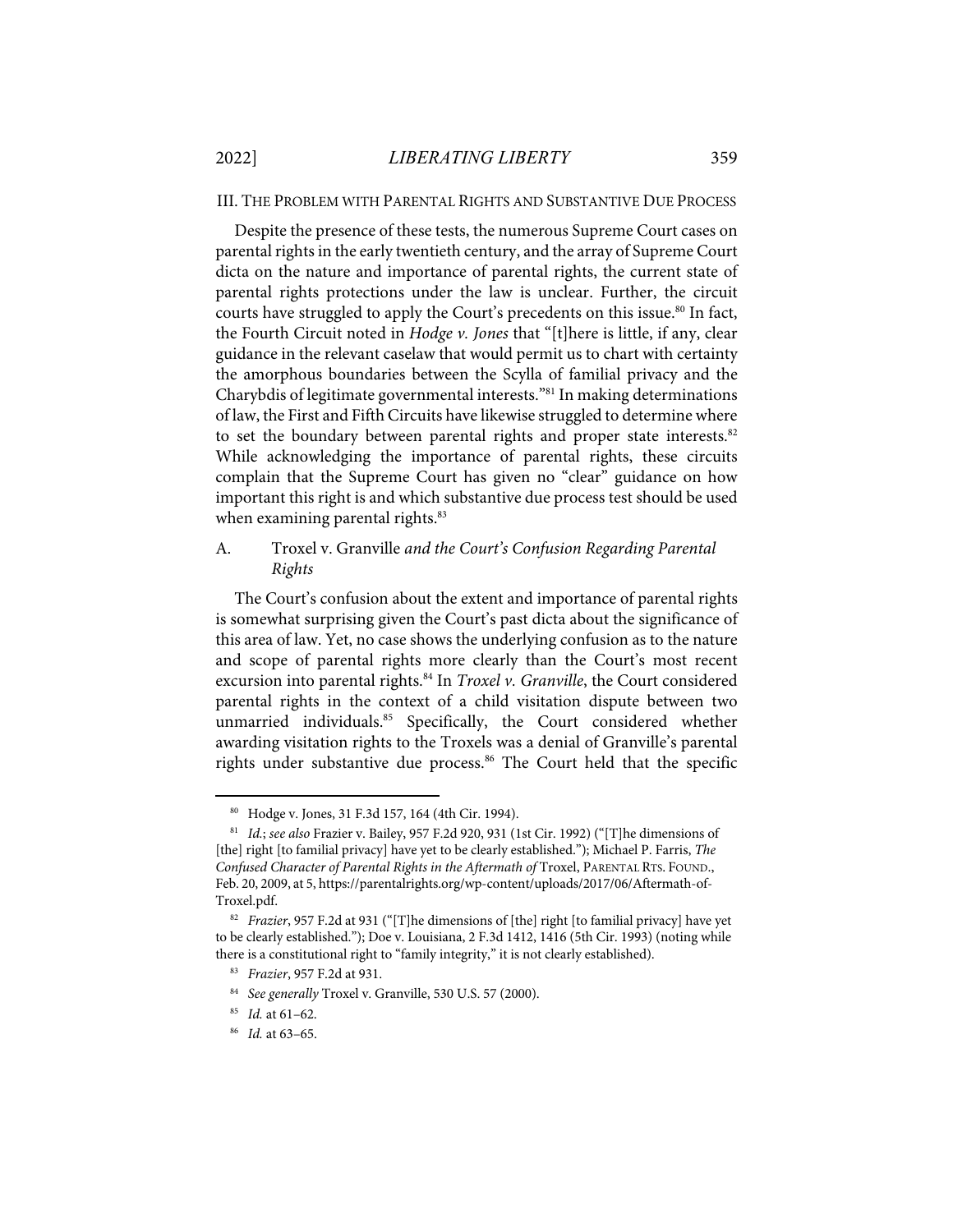application of Washington's visitation statute denied Granville of her parental rights under substantive due process because the State did not take into account "Granville's fundamental right to make decisions concerning the care, custody, and control of her two daughters."87 The Court reasoned that the "[t]he liberty interest at issue in this case--the interest of parents in the care, custody, and control of their children--is perhaps the oldest of the fundamental liberty interests recognized by this Court."88 With these words, the Court reminded the legal community that parental rights have historically and continue to be one of the most important liberty interests that American law protects.<sup>89</sup>

While the majority in *Troxel* upheld the historical definition of parental rights and affirmed its importance—even labeling them "fundamental" rights under substantive due process—the Court was deeply divided over whether to actually treat the right as fundamental, what the scope of the right should be, and the proper standard of review for such cases.<sup>90</sup> While the Court's plurality recognized parental rights as a fundamental liberty arising out of the Fourteenth Amendment, it chose to only consider questions related to this liberty using a lower standard of review—rational-basis. <sup>91</sup> Thus, while the Court deemed parental rights to be fundamental in dicta, the plurality refused to treat parental rights as such and instead chose to allow the government to regulate this area as long as it could show a rational government interest for such regulation.92

Justice Souter in his concurrence acknowledged the confusion the Court's precedent created but urged the Court to avoid venturing into a discussion of substantive due process to determine the scope of parental rights and to instead simply decide the case at hand.<sup>93</sup> He also urged that the Court maintain the status quo and not create any "fresh furrows in the 'treacherous field' of substantive due process."<sup>94</sup> Thus, while agreeing that parental rights were important, Justice Souter argued for a case-by-case facial test to determine whether the historical parental right was violated.<sup>95</sup>

By contrast, Justice Thomas, in his concurrence, argued for a change in

<sup>87</sup> *Id.* at 72.

<sup>88</sup> *Id.* at 65.

<sup>89</sup> *Id.*

<sup>90</sup> *Troxel*, 530 U.S. at 80 (Thomas, J., concurring).

<sup>91</sup> *Id.* at 65–75.

<sup>92</sup> *Id.* at 66–73.

<sup>93</sup> *See id.* at 75–79 (Souter, J., concurring).

<sup>94</sup> *Id.* at 76 (quoting Moore v. City of East Cleveland, 431 U.S. 494, 502 (1977)).

<sup>95</sup> *Id.* at 78–79.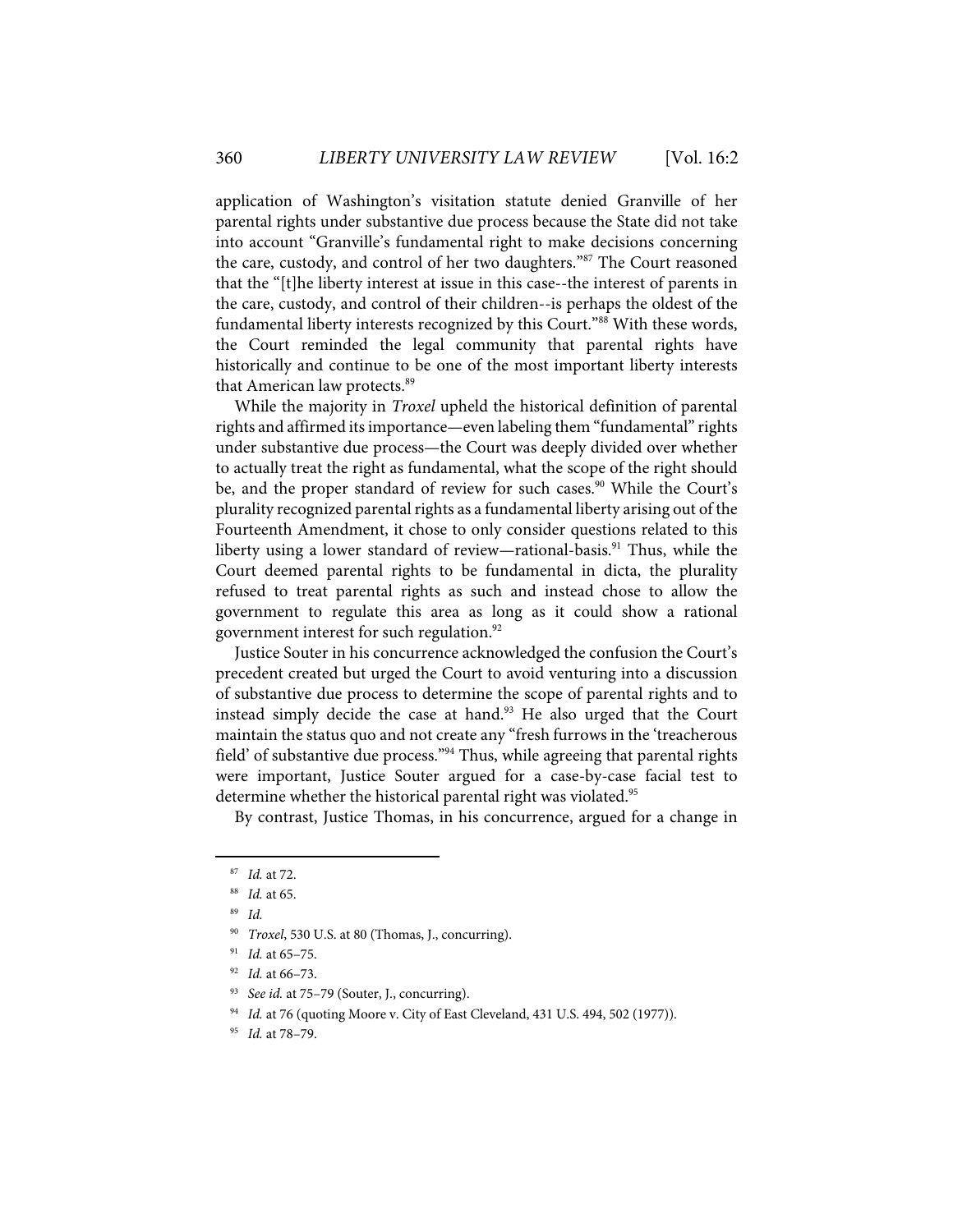parental rights jurisprudence.<sup>96</sup> First, he hinted that the Court should reexamine its substantive due process doctrine and whether it was proper for the judiciary to protect unenumerated rights as "fundamental" under the Due Process Clause.<sup>97</sup> However, since this issue was not before the Court, Justice Thomas argued that because the Court's precedent held parental rights to be a fundamental right, they should be treated as such by the courts and evaluated using strict scrutiny.<sup>98</sup> This would force the government to prove a *compelling* state interest before it could infringe on the right of a parent to direct their child's upbringing.<sup>99</sup>

Diverging from the majority, Justices Stevens,<sup>100</sup> Scalia,<sup>101</sup> and Kennedy dissented. <sup>102</sup> Justice Stevens argued that parental rights were actually much more limited than the majority suggested and that the focus should be aimed more towards the interests of the child. <sup>103</sup> By contrast, Justice Scalia, while arguing that parental rights were a God-given fundamental right, rejected substantive due process immediately and argued that unenumerated rights should not be protected by a theory of substantive due process.<sup>104</sup> Instead, he urged that policymaking, such as protecting parental rights, was the role of the legislature and that the federal courts have no role to play in such dispute.<sup>105</sup>

Thus, *Troxel v. Granville* shows that while the Court's majority, <sup>106</sup> Justice Souter,<sup>107</sup> and Justice Thomas<sup>108</sup> held parental rights to be an important unenumerated right—and a majority of the Justices are even willing to call it fundamental— $109$ <sup>t</sup>here is disagreement as to whether the right should actually be treated as fundamental and how this would affect state law.<sup>110</sup> Yet, this

108 *Troxel*, 530 U.S. at 80 (Thomas, J., concurring).

<sup>109</sup> Id. at 66 ("[I]t cannot now be doubted that the Due Process Clause of the Fourteenth Amendment protects the fundamental right of parents to make decisions concerning the care, custody, and control of their children.").

<sup>96</sup> *Troxel*, 530 U.S. at 80 (Thomas, J., concurring).

<sup>&</sup>lt;sup>97</sup> *Id.* at 80 (Thomas, J., concurring).

<sup>98</sup> *Id.*

<sup>99</sup> *Id.* 

<sup>100</sup> *See id*. (Stevens, J., dissenting).

<sup>101</sup> *See id.* (Scalia, J., dissenting).

<sup>102</sup> *See Troxel*, 530 U.S. at 80 (Kennedy, J., dissenting).

<sup>103</sup> *Id.* at 80–91 (Stevens, J., dissenting).

<sup>104</sup> *Id.* at 91–92 (Scalia, J., dissenting).

<sup>105</sup> *Id.* at 93 (Scalia, J., dissenting).

<sup>106</sup> *Id*. at 57, 65.

<sup>&</sup>lt;sup>107</sup> *Id.* at 77 (Souter, J., concurring).

<sup>110</sup> *See id.* at 86–87, 90–91 (Stevens, J., dissenting).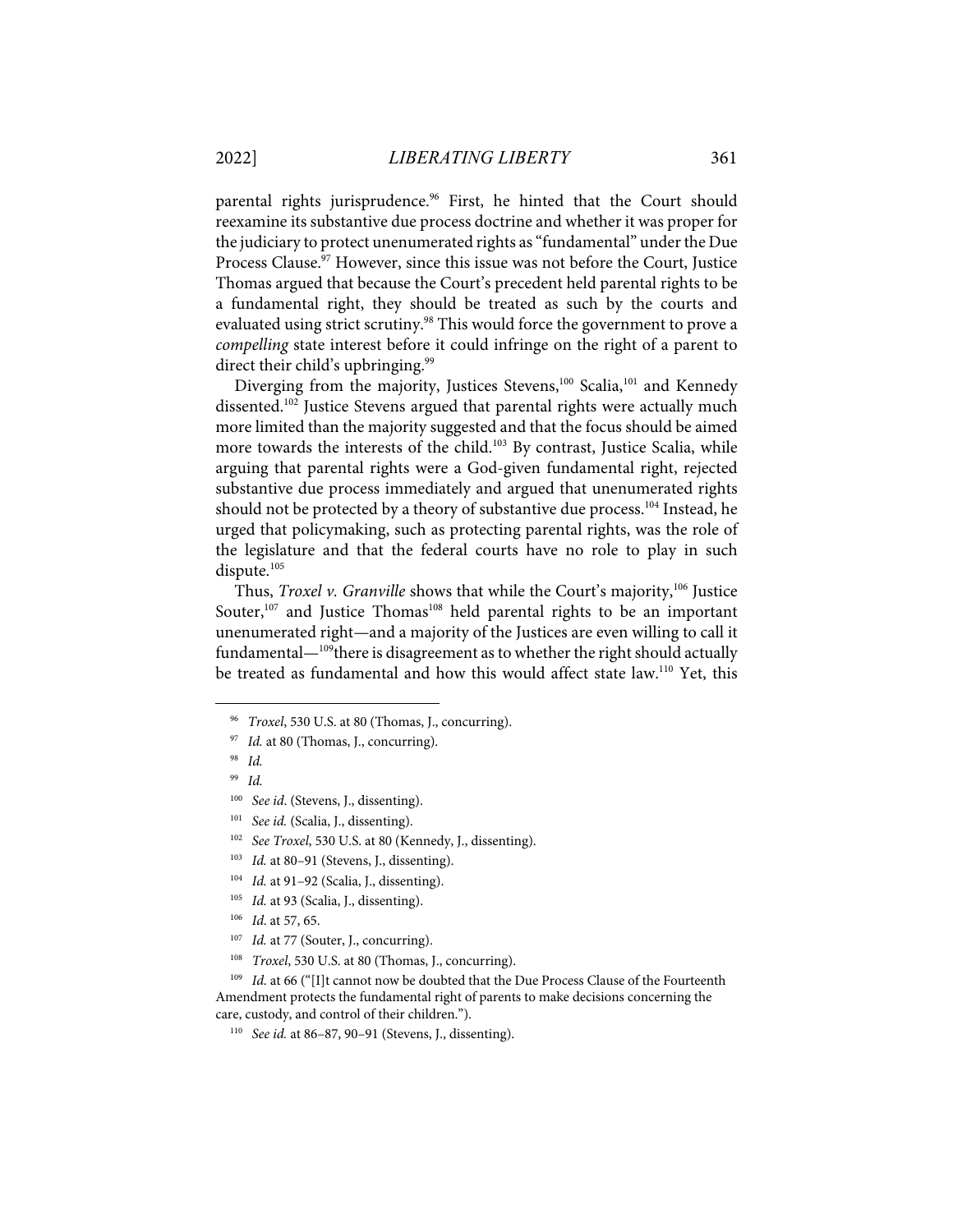confusion about how the Court defines and protects unenumerated fundamental rights under the Due Process Clause is not confined to merely parental rights but extends to other areas of the law as well. Abortion is a prime example.<sup>111</sup> While the Court has not qualified abortion as a fundamental right since *Roe v. Wade*, and abortion is often analyzed using only an intermediate scrutiny standard,<sup>112</sup> the Court has rarely upheld a regulation imposed on abortion. <sup>113</sup> This suggests that, at least in practice, the Court views the right as fundamental. By contrast, the Court deemed an amorphous right to privacy fundamental, yet the Court has neither defined the boundaries of such a right nor dealt with the challenges to privacy posed by modern technological advances.<sup>114</sup> Clearly, it is necessary for the Supreme Court to present a test that clarifies rights, such as parental rights, and provides guidance on the scope of these rights and how to protect them.

#### B. *The Effect of Sociological Law on Parental Rights Jurisprudence*

Confusion as to the nature and scope of parental rights is not limited merely to the Supreme Court's ambiguous application of its own precedent. Recent developments in modern law as well as the changing nature of the family itself have also contributed to the pressing need for the Court to address the question of how best to identify and protect parental rights. Social change inevitably causes confusion in the area of fundamental rights jurisprudence, especially when a court attempts to consider the nature and scope of an unenumerated right. This is because any "'[s]ubstantive due process' analysis must begin with a careful description of the asserted right . . . ."115 The often dramatic effects that sociological changes in family structure and social order have on the law further reveal the importance of having a proper standard for identifying and balancing a citizen's rights and responsibilities, grounded in more than just dependence on the "new insight" and changed understandings of any one generation as to what constitutes a

<sup>&</sup>lt;sup>111</sup> The author's use of abortion should in no way be construed as agreement with the suggestion that the Due Process Clause protects a right to abortion. On the contrary, the author contends that *Roe*, as well as its progeny, was, as the Court has noted of another terrible decision affecting human rights, "gravely wrong the day it was decided" and "has no place in law under the Constitution." Trump v. Hawaii, 138 S. Ct. 2392, 2423 (2018) (citation omitted). In the context of this Note, abortion is merely used to show the Court's inconsistency when defining fundamental rights.

<sup>112</sup> *See* June Med. Servs. v. Russo, 140 S. Ct. 2103, 2132–33 (2020).

<sup>113</sup> *See* Planned Parenthood v. Casey, 505 U.S. 833, 974–901 (1992).

<sup>114</sup> *See* Griswold v. Connecticut, 381 U.S. 479, 484–85 (1965).

<sup>115</sup> Reno v. Flores, 507 U.S. 292, 302 (1993) (citations omitted).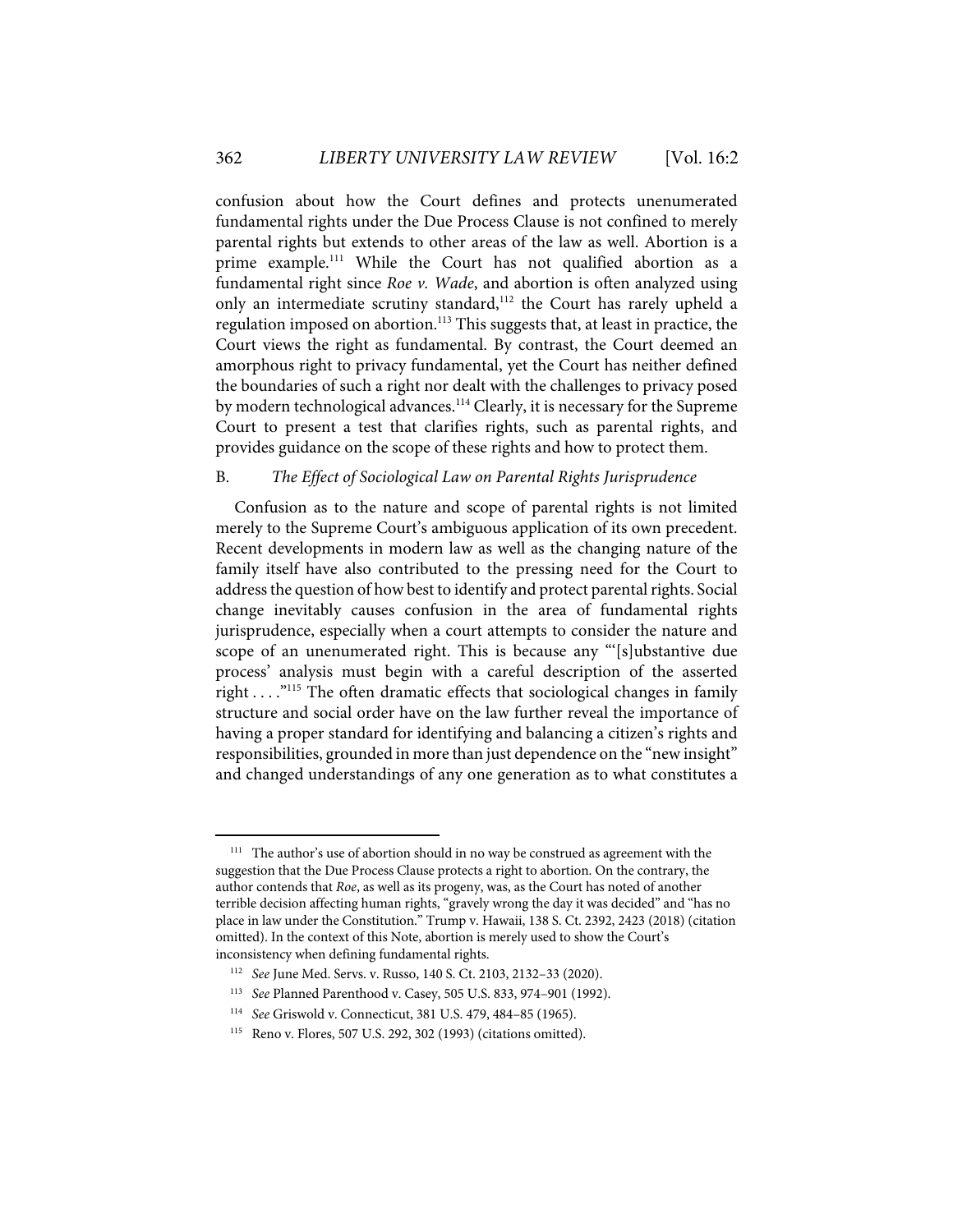liberty interest.<sup>116</sup>

The Court's confusion on the correct standard for parental rights and the fundamental nature of the rights under the law stems from the modern confusion among the legal community about the definition and role of the family in society.<sup>117</sup> The family was once clearly defined as a separate institution in society protected by the law.<sup>118</sup> However, modern trends towards individual autonomy and cosmopolitanism have changed the law's view of the family.<sup>119</sup>

Historically, the law clearly defined the family as an institution established by the law of nature—a voluntary association between a man and a woman, their children, and their extended family.<sup>120</sup> The family unit was the most important association in life and therefore the foundation, not only of civil society, but of government itself.<sup>121</sup> This view of the family created a high regard for parental rights in the common law.<sup>122</sup> However, the Court's changing interpretation of substantive due process rights during the twentieth century created an underlying shift in the legal definition of the family. 123

At the beginning of the twentieth century, the law still retained a traditional view of the family as the legal definition for purposes of the common law.124 It was on the basis of this relationship—the sanctity of the family and its privacy interest—that the Supreme Court took the first drastic step in its right to privacy jurisprudence and invalidated Connecticut's anti-

<sup>116</sup> *See* Obergefell v. Hodges, 576 U.S. 644, 660, 664 (2015).

<sup>&</sup>lt;sup>117</sup> *See id.* at 663-72 (reasoning of the Court here provides a perfect example of the type of shift in beliefs about the family that directly affect parental rights); Moore v. City of East Cleveland, 431 U.S. 494, 503–06 (1977); *see also* WIS. FAM. IMPACT SEMINARS, WHAT IS A FAMILY? 18–23 (2015), https://www.purdue.edu/hhs/hdfs/fii/wpcontent/uploads/2015/07/s\_wifis01c02.pdf.

<sup>&</sup>lt;sup>118</sup> 1 JOSEPH STORY, NATURAL LAW, ENCYCLOPEDIA AMERICANA 152 (Francis Lieber ed., Phila., Lea & Blanchard 1844); Scott Yenor, *The True Origin of Society: The Founders on the Family*, HERITAGE FOUND. (Oct. 16, 2013), https://www.heritage.org/politicalprocess/report/the-true-origin-society-the-founders-the-family#\_ftn49.

<sup>&</sup>lt;sup>119</sup> The author is extremely interested in more research on how the redefinition of the family and the jurisdictional conflict between the family and the State have transformed American law in the modern day. However, the author will leave this scholarship for another day. Here the family's deep roots in law is meant only to spur a discussion of substantive due process and how the Court should best protect unenumerated fundamental rights in the law.

<sup>120 1</sup> STORY, *supra* note 118, at 152.

<sup>121</sup> *Id.* at 152–54.

<sup>122</sup> *See* Prince v. Massachusetts, 321 U.S. 158, 166 (1944).

<sup>123</sup> *See* Obergefell v. Hodges, 576 U.S. 644, 658–81 (2015).

<sup>124</sup> *See* Meyer v. Nebraska, 262 U.S. 390, 400–402 (1923).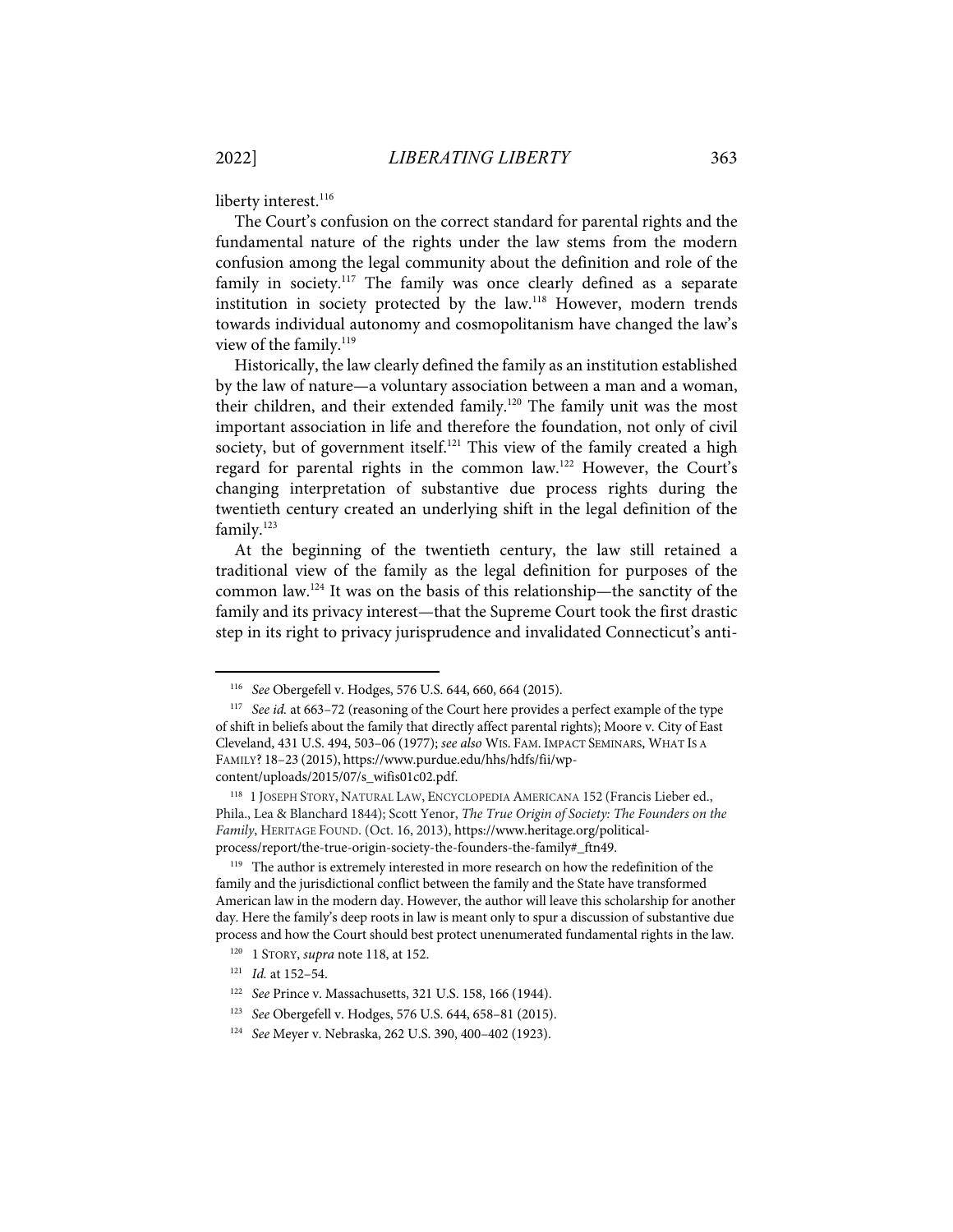contraception law.125 However, not long after this, the Court shifted from viewing such laws within the framework of marriage to holding that the primary question of substantive due process in the law was always one of individual rights.<sup>126</sup> This began a monumental shift of focus in American law from analyzing individuals in relation to their associations and commitments as spouses, parents, and citizens to analyzing them only on the basis of their autonomous, selves. 127

While the Court briefly returned to a traditional view of the family in *Bowers v. Hardwick* by refusing to extend due process rights beyond traditional norms, $128$  it quickly developed a confused jurisprudence that placed "the autonomy of the person" over everything else in due process considerations.129 This view of autonomy in due process jurisprudence was brought to a head in the Supreme Court's 2016 decision of *Obergefell v. Hodges*. <sup>130</sup> In *Obergefell*, the Court used the Due Process Clause of the Fourteenth Amendment to recognize the legality of homosexual marriage.<sup>131</sup> Yet, to declare homosexual marriage a fundamental right under the Constitution's framework of liberty, the Court had to completely redefine the family and break with centuries of legal tradition.<sup>132</sup> This monumental shift was largely the product of the Court's shifting view of liberty and due process. <sup>133</sup> Yet, as this Note seeks to show, the effect of such a shift on parental rights will be severe.

Why is this shifting social and legal view on the nature of the family important to the consideration of the proper test for judging parental rights under substantive due process? Because it shows that formulation of a fundamental right, especially an unenumerated one, must be based on more than just shifting social morays. To base the formulation of a fundamental right on shifting social morays would threaten fundamental rights and undermine the doctrine of substantive due process by transforming the Court's decisions into simply "the policy preferences of the members of [the] Court."<sup>134</sup> To prevent this, a more absolute and unchanging standard must

<sup>125</sup> Griswold v. Connecticut, 381 U.S. 479, 482–86 (1965); Yenor, *supra* note 118.

<sup>126</sup> Eisenstadt v. Baird, 405 U.S. 438, 453 (1972).

<sup>127</sup> *Id.*; BORK, *supra* note 18, at 5, 10, 56–65.

<sup>128</sup> Bowers v. Hardwick, 478 U.S. 186, 190–96 (1986), *overruled by* Lawrence v. Texas, 539 U.S. 558 (2003).

<sup>129</sup> *Lawrence*, 539 U.S. at 571–75.

<sup>130</sup> Obergefell v. Hodges, 576 U.S. 644, 665–66 (2015).

<sup>131</sup> *Id*. at 663–75.

<sup>132</sup> *Id*. at 658–81.

<sup>133</sup> *See Bowers*, 478 U.S. at 194–95; *Obergefell*, 576 U.S. at 671–78.

<sup>134</sup> Washington v. Glucksberg, 521 U.S. 702, 720 (1997).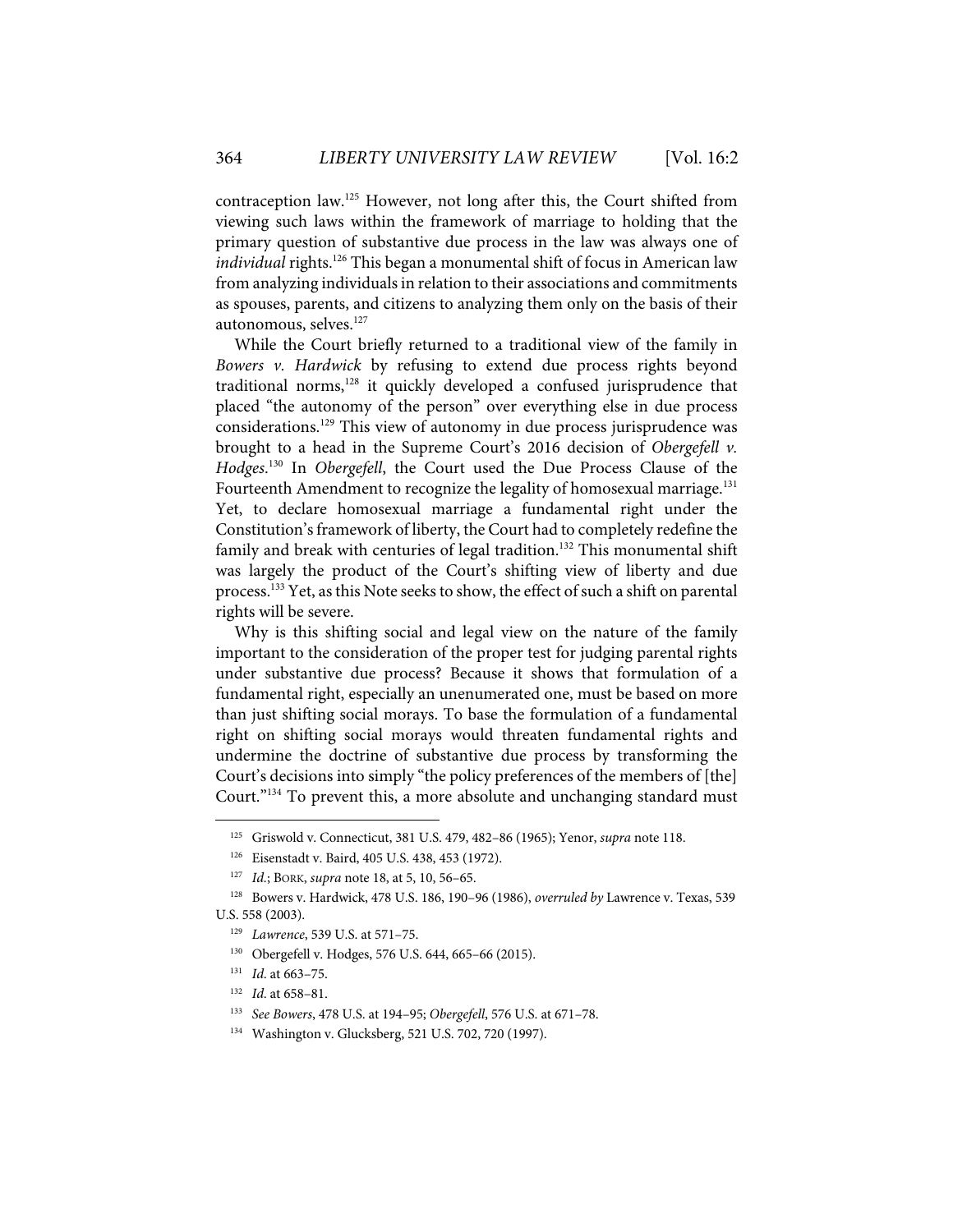be applied. Under the Court's current substantive due process precedent, a disciplined and careful application of the Court's *Glucksberg* history and tradition test would be enough to clarify the nature and scope of parental rights as well as other unenumerated rights.<sup>135</sup>

# C. *The Growing Jurisdictional Conflict Between Parents and the State: The Modern Presumption of the State as* Parens Patriae

Another effect of the ascendence of autonomy in fundamental rights jurisprudence that has caused confusion on the proper application of unenumerated parental rights in American law is the modern presumption that the State has almost absolute authority over the family and children under the doctrine of *parens patriae*. The doctrine of *parens patriae*, which is translated as "parent of the country" was essentially defined by the Supreme Court in *Alfred L. Snapp & Son, Inc. v. Puerto Rico* as the duty of the government to step in to protect and care for people who cannot care for themselves as long as there is some quasi-governmental interest.<sup>136</sup> Traditionally, American law limited this doctrine to limited situations: when an individual is incapable of caring for themselves or when a group is in need of protection.<sup>137</sup>

The question of how this doctrine applies to parental rights is unclear. However, historically the Court held that the *parens patriae* interest is best served when the family unit is maintained.<sup>138</sup> Despite the limited nature of this doctrine in American law, it seems that some modern day legal scholars would extend it so far that even liberties protected by the Due Process Clause, such as parental rights, would suffer.<sup>139</sup> In fact, some go so far as to argue that government control over traditional parental functions should per se

<sup>&</sup>lt;sup>135</sup> The question of the proper test for determining rights should lead the Court to realize that fundamental rights cannot simply be based in history and tradition. Law must be based on a deeper absolute of right and wrong and should lead back to a natural law jurisprudence as the only proper and unchanging foundation of liberty.

<sup>136</sup> Alfred L. Snapp & Son, Inc. v. Puerto Rico, 458 U.S. 592, 600–01, 607 (1982) ("[A] State has a quasi-sovereign interest in the health and well-being--both physical and economic--of its residents in general.").

<sup>&</sup>lt;sup>137</sup> Late Corp. of the Church of Jesus Christ of Latter-Day Saints v. United States, 136 U.S. 1, 58 (1890).

<sup>138</sup> Santosky v. Kramer, 455 U.S. 745, 766–67 (1982).

<sup>139</sup> *See* Elizabeth Bartholet, *Homeschooling: Parent Rights Absolutism vs. Child Rights to Education & Protection*, 62 ARIZ. L. REV. 1, 57–59 (2020) (asserting that homeschooling should be banned and that the burden is on parents to demonstrate justification for receiving permission to homeschool).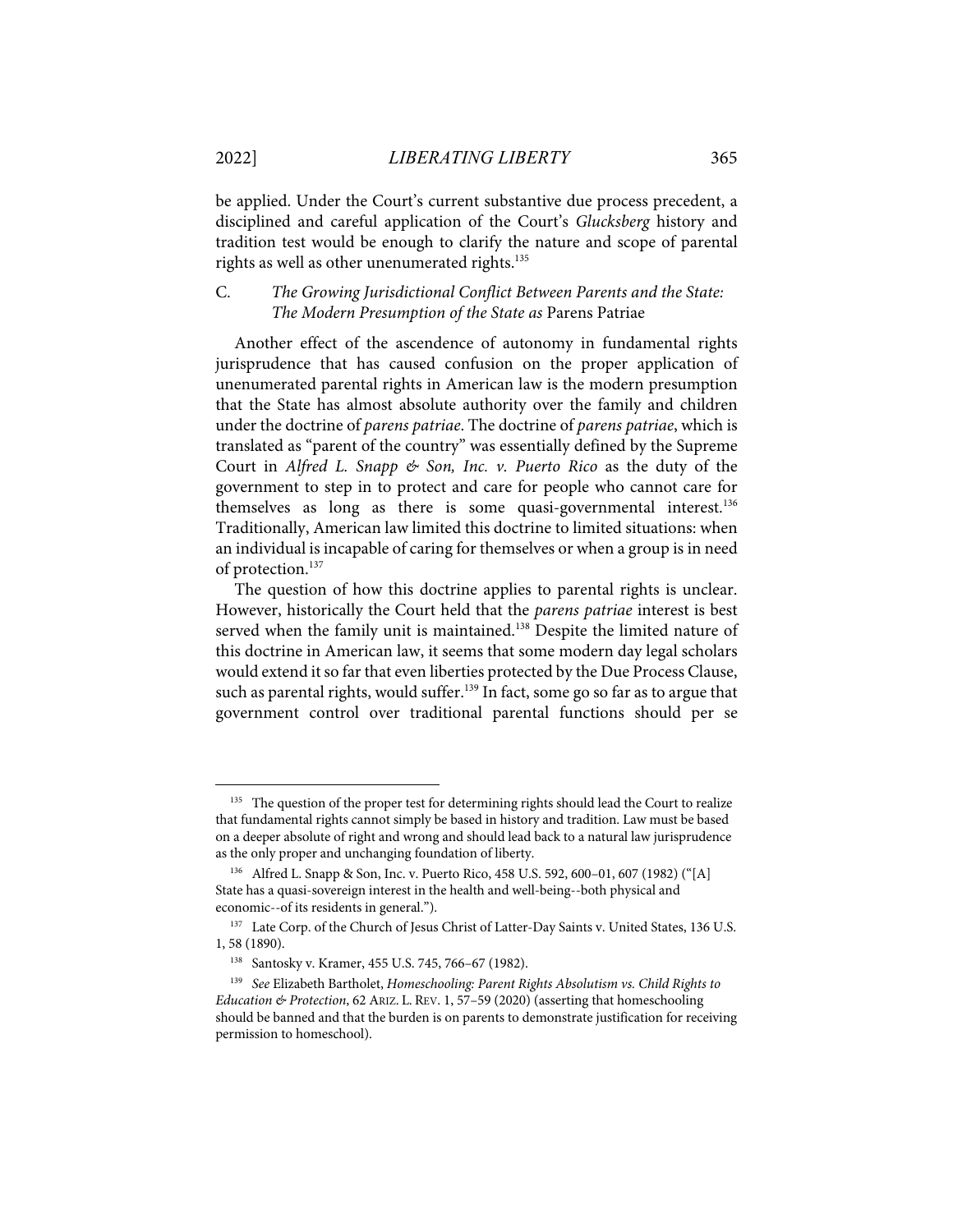preempt parental wishes in key areas such as education.<sup>140</sup> This argument is grounded in the belief that the State's view of how a child should be raised is more important than the individual family's view.<sup>141</sup> Yet, because of the implied nature of the child's right within the American system of government and modern controversy surrounding the limits and extent of such a right, the correct line to draw in protecting such a right remains unclear. This makes parental rights the perfect case through which to reexamine the Court's substantive due process framework and how it affects parental and other unenumerated rights.

The current problem in parental rights jurisprudence is highlighted by the Court's inconsistent application of a test for parental rights, the Court creeping towards a sociological application of substantive due process, and the effect that changing views of liberty have on the law. The confusion on the limits and scope of parental rights raises the question of whether the Court's substantive due process doctrine provides an adequate method of discovering and protecting unenumerated rights. Is the doctrine itself inadequate or is it simply a matter of the test's inadequate application to certain areas of the law? Should the Court even attempt such an analysis or leave the question solely to the political sphere to define the rights and liberties of Americans? A coherent solution to these questions may be presented through careful application of the *Glucksberg* test to such situations.

## IV. PROTECTING PARENTAL RIGHTS UNDER *GLUCKSBERG*'S HISTORY AND TRADITION TEST

Despite the Court creating confusion around parental rights and acknowledging the difficulty of the issue, a disciplined and meticulous application of the Court's history and tradition test under substantive due process, as laid out in *Washington v. Glucksberg*, may not only be enough to solve this issue, but also protect parental rights and provide clarity in this area of the law. While the Court, in dicta, provided a historical analysis of parental rights and acknowledged the rights' fundamental nature, even the Court's latest opinion admits that it has not conscientiously applied the history and tradition test to parental rights to define the scope and boundary of these

<sup>&</sup>lt;sup>140</sup> *Id.* at 57 ("The new legal regime should impose a presumptive ban on homeschooling, allowing an exception for parents who can satisfy a burden of justification. And it should impose significant restrictions on any homeschooling allowed under this exception.").

<sup>&</sup>lt;sup>141</sup> *Id.* at 58, 66. ("There are bases in current law for thinking that the Supreme Court should conclude that the Federal Constitution provides children with positive rights to education and protection. One lies in the [D]ue [P]rocess [C]lause of the Fourteenth Amendment.").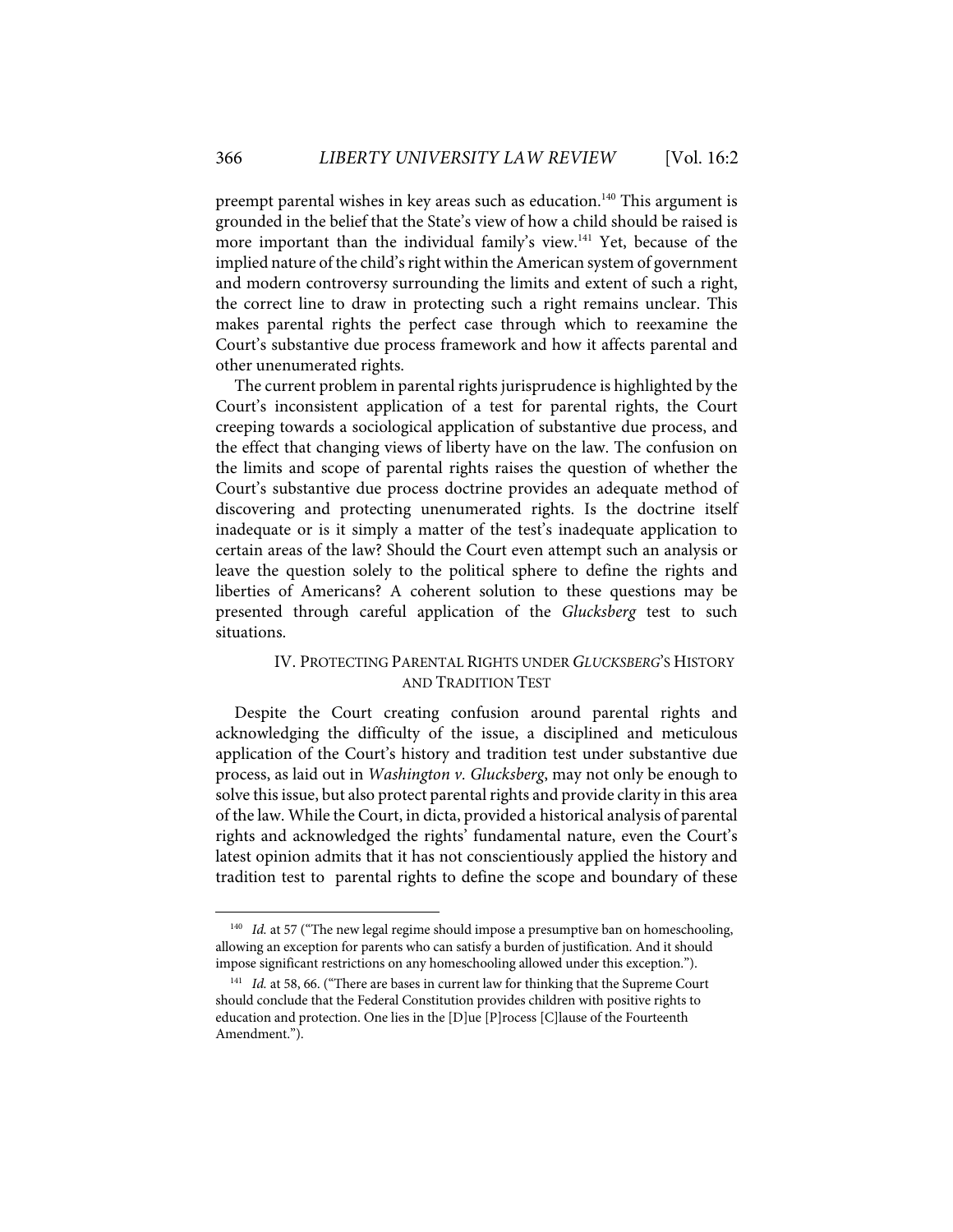rights.<sup>142</sup> The history and tradition test is by no means the only, or even possibly the most effective, way to protect unenumerated liberties.<sup>143</sup> However, a careful and disciplined application of the history and tradition test in the past has resulted in clearly defined rights and the protection of liberty.144 The best example of this is the Court's scrupulous analysis and rejection of an asserted right to assisted suicide in *Washington v. Glucksberg*.

To prove the test's saliency, this Note will apply *Glucksberg*'s careful articulation of the history and tradition test to parental rights and conclude that such application will better define and clarify the right. First, parental rights will be defined by applying Justice Rehnquist's assiduous application of the history and tradition test, and then a historical analysis will be conducted to see if these rights are "deeply rooted" in the "history and tradition[s]" of the American people.<sup>145</sup> Not only can the Court clearly define parental rights, but that definition is plainly protected by judicial and legal history. Because parental rights are easily defined and deeply grounded in the history and tradition of American law, they should be afforded fundamental status and governed under a strict scrutiny standard of review.<sup>146</sup>

# A. *Parental Rights Defined*

The first step in applying the *Glucksberg* history and tradition test to parental rights is fairly simple: define the terms.<sup>147</sup> Defining the terms is meant to provide a "careful description" of the right at issue and to provide a solid basis for the historical analysis of the right.<sup>148</sup> While acknowledging that not all issues can be perfectly or specifically defined, the Court held that attempts to define the right in question limit the power of judicial review and at the very least allows the right to be "carefully refined by concrete examples."149

Parental rights, as a general term, have often been defined by the Supreme

<sup>142</sup> Troxel v. Granville, 530 U.S. 57, 78 (2000) (Souter, J., concurring).

<sup>&</sup>lt;sup>143</sup> This solution leaves unanswered the debate over substantive due process and judicial review. However, this debate should be engaged in to determine the proper limits on the scope of the judiciary in considering social issues and a long-term solution to more adequately defining and protecting rights and institutions from radical autonomy.

<sup>144</sup> *See* Washington v. Glucksberg, 521 U.S. 702 (1997); Bowers v. Hardwick, 478 U.S. 186 (1986).

<sup>145</sup> *Glucksberg*, 521 U.S. at 720–21 (quoting Moore v. City of East Cleveland, 431 U.S. 494, 503 (1977)).

<sup>146</sup> *Id.*

<sup>147</sup> *Id.* at 721.

<sup>148</sup> *Id.*

<sup>149</sup> *Id*. at 722.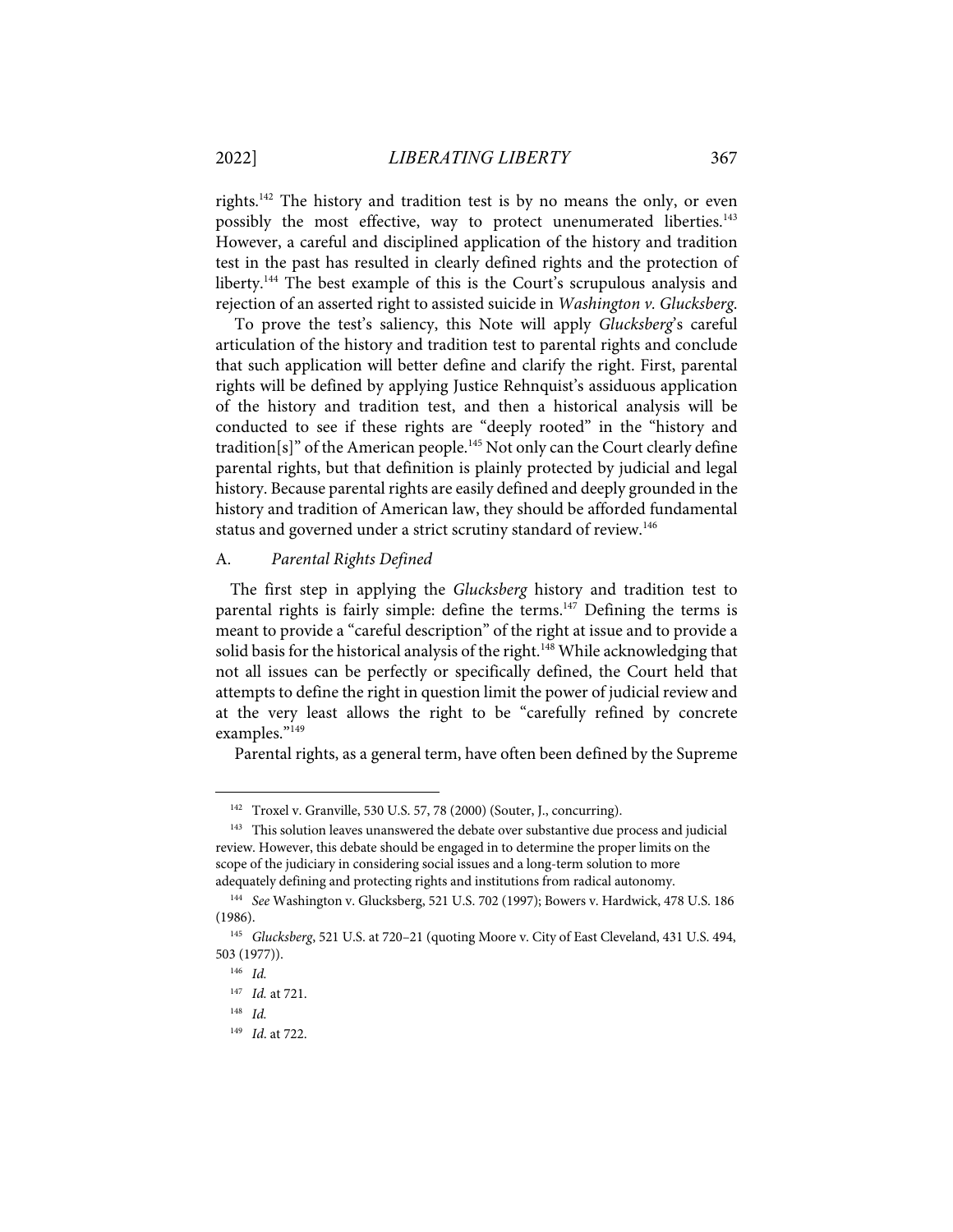Court as "the liberty of parents and guardians to direct the upbringing and education of children under their control."<sup>150</sup> This definition has a historical basis in the Western legal tradition. Sir William Blackstone similarly defined these rights when he noted that parents have an obligation to their children's "maintenance, their protection, and their education."<sup>151</sup> This definition will be used throughout this Note to refer to the authority of parents to direct the total upbringing of their children, <sup>152</sup> such a definition has never been greatly debated. The only question is whether the right is fundamental and if strict scrutiny should apply, thereby requiring the government to prove a compelling interest before interfering with that right. With this definition settled, the second step is to proceed to a historical analysis of the right.

# B. *A Strict History and Tradition Analysis of Parental Rights*

The next step in analyzing parental rights under the history and tradition test is to subject the definition to a strict history and tradition analysis.<sup>153</sup> Under this analysis, the specific definition is carefully examined to see whether it "objectively" fits within the historical and traditional rights protected by American law. <sup>154</sup> If it fits, the right is viewed as fundamental and can only be overturned after passing a strict scrutiny standard of review.<sup>155</sup> The purpose behind this historical analysis is to determine whether the right in question is a "principle of justice so rooted in the traditions and conscience of our people as to be ranked as fundamental."156

An analysis of parental rights demonstrates that the intimacy of family life and parental rights have always been regarded with extreme deference under American law.<sup>157</sup> For example, the rights of parents to direct the upbringing of their children is deeply rooted in the Western legal tradition and protected

<sup>150</sup> Pierce v. Soc'y of Sisters, 268 U.S. 510, 534–35 (1925); *see also* Meyer v. Nebraska, 262 U.S. 390, 399 (1923) ("[T]he right of the individual to . . . establish a home and bring up children[.]"); Troxel v. Granville, 530 U.S. 57, 65 (2000) ("[T]he interest of parents in the care, custody, and control of their children.").

<sup>&</sup>lt;sup>151</sup> 1 WILLIAM BLACKSTONE, COMMENTARIES \*434.

<sup>152</sup> *Troxel*, 530 U.S. at 65.

<sup>153</sup> *Glucksberg*, 521 U.S. at 723.

<sup>154</sup> *Id.* at 720–21.

<sup>155</sup> *Id.* at 721 (citing Reno v. Flores, 507 U.S. 292, 302 (1993)).

<sup>156</sup> Synder v. Massachusetts, 291 U.S. 97, 105 (1934).

<sup>&</sup>lt;sup>157</sup> Griswold v. Connecticut, 381 U.S. 479, 482-83, 486 (1965) (Noting that while infamous for its extension of an ill-defined right to privacy, the Court's grappling with the issue of State interaction with different human "associations" has often been overlooked).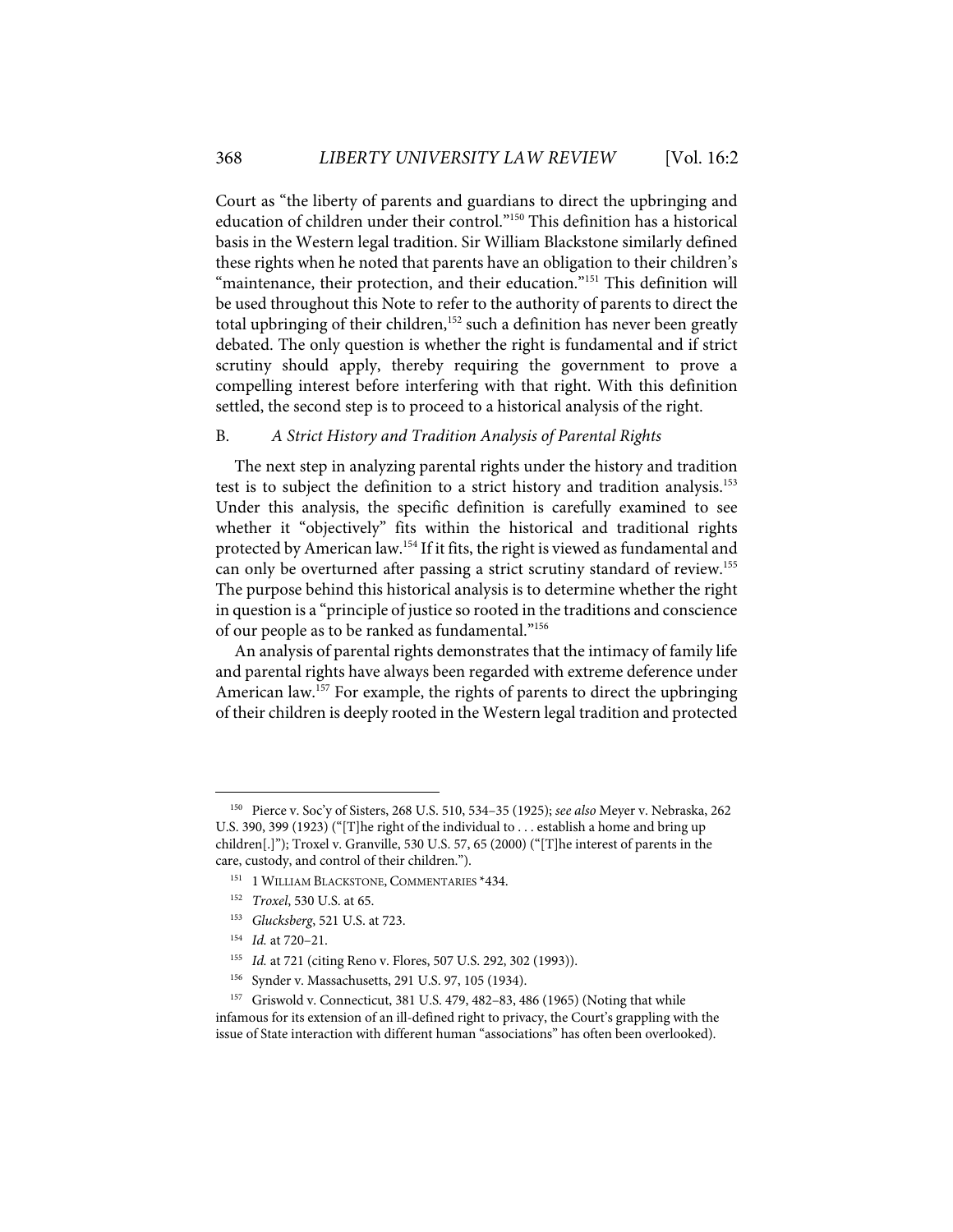in dicta by multiple Supreme Court precedents. <sup>158</sup> Because of this, parental rights should be afforded deference as a fundamental right in American jurisprudence. Parental rights' place in the Western legal tradition will be examined and then Supreme Court precedent on the right will be addressed.

1. Parental Rights in the Western Legal Tradition

Parental rights have long held an exalted place in Western legal tradition. In the early days of the American republic, Blackstone, looking to preeminent patriarchs of the Western legal tradition such as Puffendorf and Montesquieu, argued that the right of parents, indeed the "duty" of parents, to direct their child's upbringing was inherent in the law of nature.<sup>159</sup> James Kent noted in his *Commentaries* that "the obligation of parental duty is so well secured by the strength of natural affection, that it seldom requires to be enforced by human laws."<sup>160</sup> Furthermore, Kent laid out the legal standard for parental rights in early American law arguing that "[w]hat is necessary for the child is left to the discretion of the parent . . . there must be a clear omission of duty, as to necessaries, before a third person can interfere . . . ."161 Thus, the early days of the Republic were marked by great deference to parental rights in the highest levels of American law.<sup>162</sup>

Yet, this respect for parental rights was grounded in more than just a cultural moray. Indeed, the respect for parental rights in early American law was grounded in a distinctive jurisprudence that held an even deeper respect for the unique and distinct role of the family as a separate jurisdictional unit from the State with different obligations and duties.<sup>163</sup> As Eric DeGroff notes, Blackstone and other early scholars of the Western legal tradition viewed the family, as created by God, to be the very first governmental and societal unit in creation. 164As a result, the family has historically been viewed by American

<sup>158 1</sup> BLACKSTONE, *supra* note 151, at \*434–38; *see also* Eric A. DeGroff, *Parental Rights and Public School Curricula: Revisiting* Mozert *after 20 Years*, 38 J.L. & EDUC. 83, 108–10 (2009).

<sup>&</sup>lt;sup>159</sup> 1 BLACKSTONE, *supra* note 151, at \*435.

<sup>160 2</sup> JAMES KENT, COMMENTARIES ON AMERICAN LAW 183 (8th ed. 1854).

<sup>&</sup>lt;sup>161</sup> *Id.* at 186 (questioning what constitutes "necessaries," such a debate reveals deep ideological and worldview conflicts); *see also* DeGroff, *supra* note 158, at 112 (quoting 2 KENT, *supra* note 160, at 192).

<sup>162 2</sup> KENT, *supra* note 160, at 186.

<sup>&</sup>lt;sup>163</sup> JOSEPH STORY, COMMENTARIES ON THE CONFLICT OF LAWS, FOREIGN AND DOMESTIC, IN REGARD TO CONTRACTS, RIGHTS, AND REMEDIES, AND ESPECIALLY IN REGARD TO MARRIAGES, DIVORCES, WILLS, SUCCESSIONS, AND JUDGMENTS 185 (8th ed. 1883) (stating marriage "is the parent and not the child of Society"); Yenor, *supra* note 118.

<sup>164</sup> *See* DeGroff, *supra* note 158, at 110.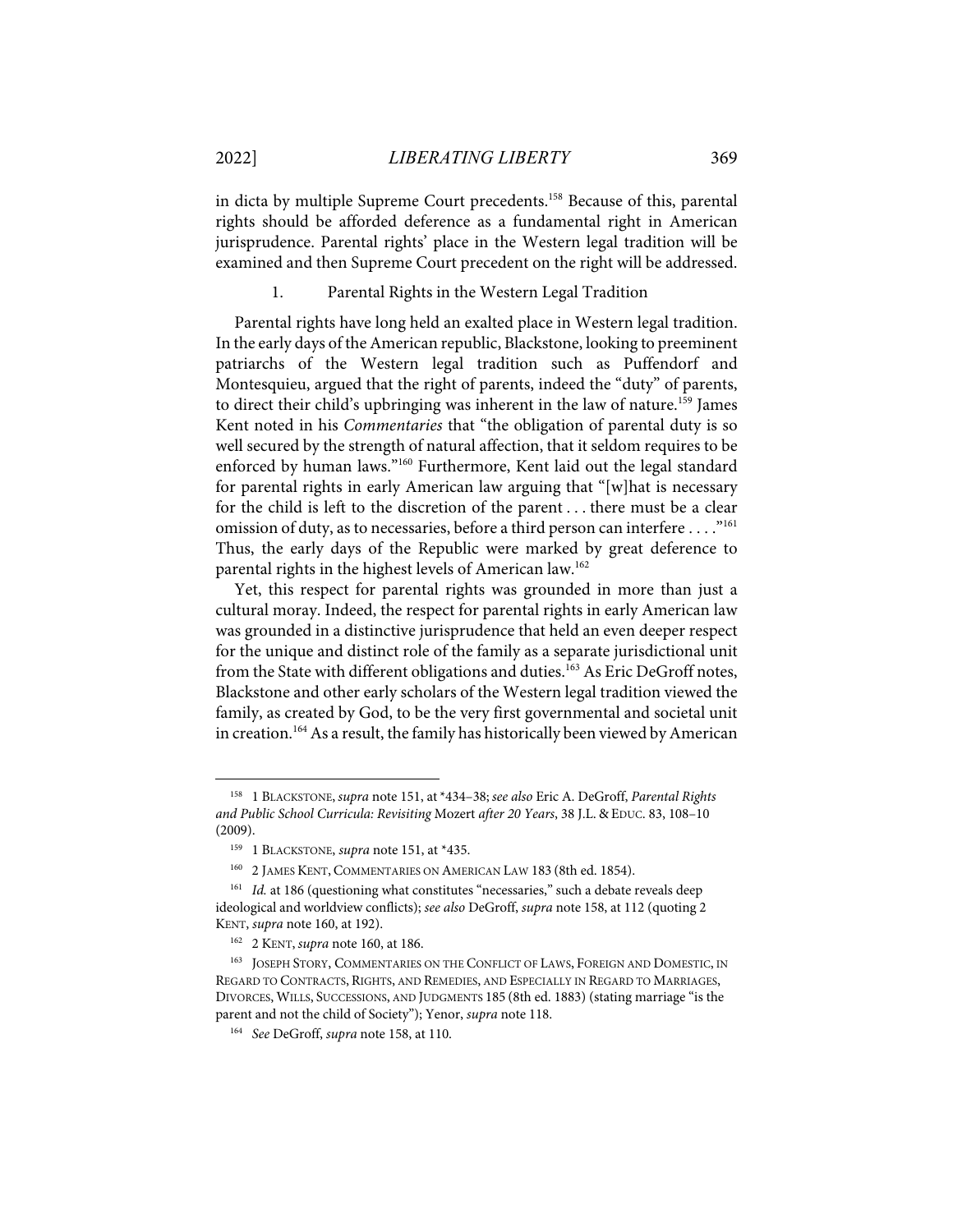law as an institution with sovereignty independent of the State.<sup>165</sup> Justice Parker of the Alabama Supreme Court highlighted this sovereignty by quoting and agreeing with Abraham Kuyper who affirmed:

> Behind these organic spheres, with intellectual, aesthetical and technical sovereignty, the sphere of the family opens itself, with its right of marriage, domestic peace, education and possession; and in this sphere also the natural head is conscious of exercising an inherent authority,--not because the government allows it, but because God has imposed it. Paternal authority roots itself in the very life-blood and is proclaimed in the fifth Commandment. . . . A people therefore which abandons to State Supremacy the right of the family . . . is just as guilty before God, as a nation which lays its hands upon the rights of the magistrates.<sup>166</sup>

However, this view of family sovereignty was not confined to a uniquely religious view of American law. John Locke, a key Enlightenment philosopher who was heavily influenced by the Biblical foundation of Anglo-American law, held the same view and argued that the State and the family were completely different governmental units, sovereign within their own jurisdictions. <sup>167</sup> In fact the Supreme Court recognized this point in *Parham v. J.R.* when it ruled that the Western legal tradition has long held the family to be a separate jurisdictional unit from the State; so much so that there is a presumption in favor of parental authority and wisdom unless proven abuse has occurred in that case.<sup>168</sup> Thus, American law was founded on a deep respect for and recognition of the family as a separate institution and the unique role of parents in raising their children.

#### 2. Supreme Court Precedent on Parental Rights

However, when analyzing a right under the history and tradition test, not only must the general Western legal tradition be consulted, but prior

<sup>165</sup> *Ex Parte* E.R.G*.*, 73 So. 3d 634, 650–51. (Ala. 2011) (Parker, J., concurring).

<sup>166</sup> *Id.* at 651 (quoting ABRAHAM KUYPER, LECTURES ON CALVINISM: THE STONE LECTURES OF 1898, LECTURE THREE: CALVINISM AND POLITICS 123, 127 (1898)).

<sup>167</sup> *Ex Parte E.R.G.*, 73 So. 3d at 651 (Parker, J., concurring) (citing JOHN LOCKE, TWO TREATISES OF GOVERNMENT § 71).

<sup>168</sup> Parham v. J.R., 442 U.S. 584, 602–03 (1979) ("The statist notion that governmental power should supersede parental authority in *all* cases because *some* parents abuse and neglect children is repugnant to American tradition."); *Tradition of Parental Rights*, PARENTAL RTS. FOUND., https://parentalrightsfoundation.org/legal/parental\_rights\_tradition/ (last visited Feb. 24, 2022).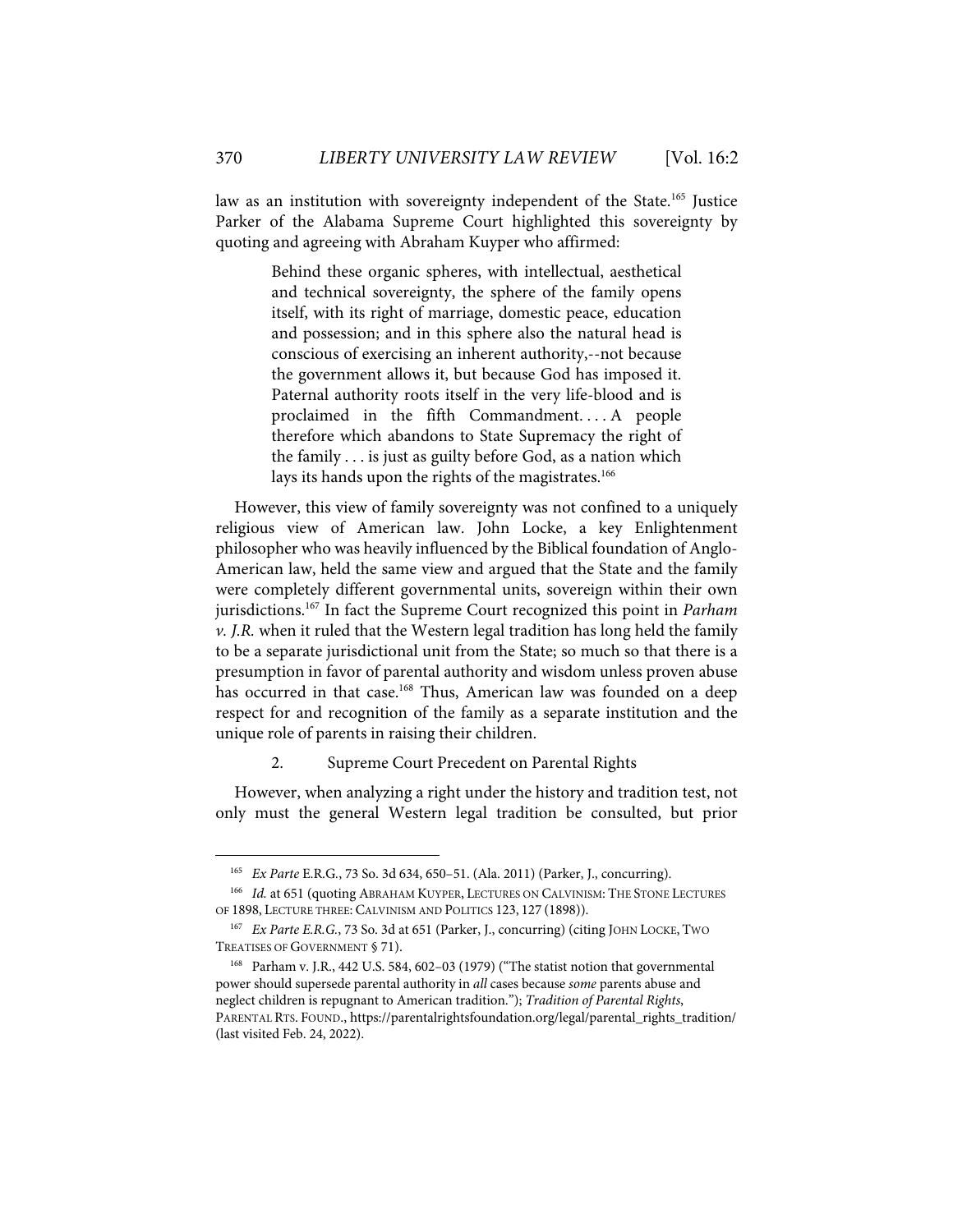Supreme Court precedent on the issue must also be considered. This is because prior Supreme Court precedent is a helpful guidepost in revealing whether the right at issue really is grounded in American legal tradition to the extent necessary to classify it as a fundamental right.<sup>169</sup> Thus, if a right is fundamental, it is likely, although not certain, that the Supreme Court will have considered the issue before.

The Supreme Court has long acknowledged parental rights as a fundamental and basic principle of American law with protections that the Court largely grounded in the Fourteenth Amendment's Due Process Clause. <sup>170</sup> In the landmark parental rights decision *Pierce v. Society of Sisters*, the Supreme Court recognized the rights of parents as "fundamental" and acknowledged that parents, not the State, have the primary duty to raise their children to be good adults and citizens.171 The Court opined that the rights of parents to lead and guide their children's upbringing are critical rights recognized in American law.<sup>172</sup> Further, the Court accepted the arguments of the appellee that parental rights are part of "the very essence of personal liberty and freedom."<sup>173</sup> The Court noted:

> The fundamental theory of liberty upon which all governments in this Union repose excludes any general power of the State to standardize its children by forcing them to accept instruction from public teachers only. The child is not the mere creature of the State; those who nurture him and direct his destiny have the right, coupled with the high duty, to recognize and prepare him for additional obligations.174

This decision built upon the Supreme Court's ruling in *Meyer v. Nebraska*, which explicitly rejected a statist view of childrearing and held that "our institutions rest[ed]" on much different grounds.175 In *Meyer*, the Court rejected a Nebraska state law that forbade teaching children in any language but English. <sup>176</sup> The Court held that while the State had a proper interest in educating and preparing the children of the United States to be good citizens,

<sup>169</sup> Washington. v. Glucksberg, 521 U.S. 702, 721 (1997).

<sup>170</sup> Troxel v. Granville, 530 U.S. 57, 65–66 (2000).

<sup>171</sup> Pierce v. Soc'y of Sisters, 268 U.S. 510, 535 (1925).

<sup>172</sup> *Id.* at 534–35.

<sup>173</sup> WILLIAM D. GUTHRIE & BERNARD HERSHKOPF, *Brief on Behalf of Appellee*, *in* OREGON SCHOOL CASES: COMPLETE RECORD 223, 274 (1925).

<sup>174</sup> *Pierce*, 268 U.S. at 535.

<sup>175</sup> Meyer v. Nebraska, 262 U.S. 390, 401–02 (1923).

<sup>176</sup> *Id.* at 400–03.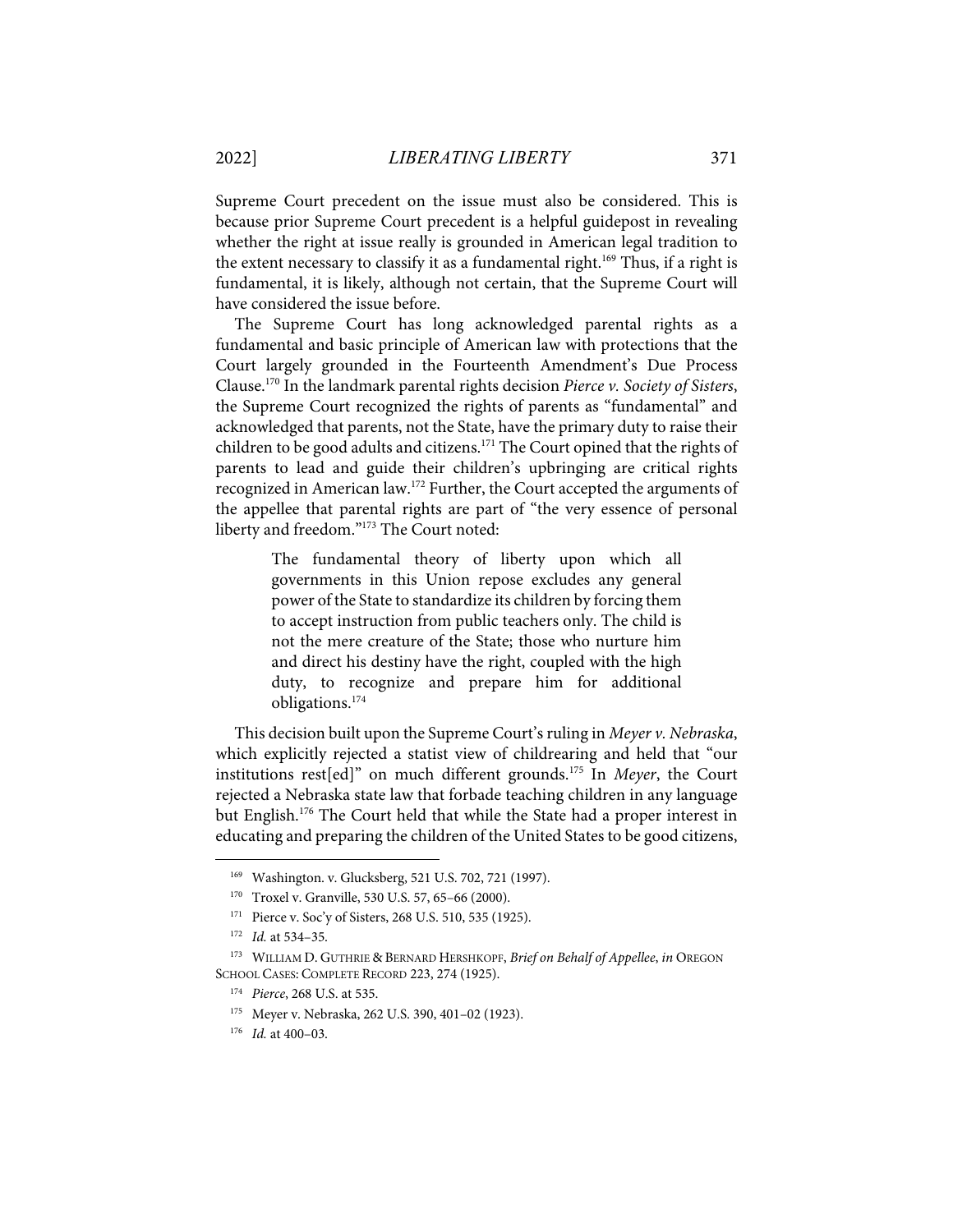the fundamental common law rights of parents to oversee their children's education trumps the State's interest. <sup>177</sup> As Carl Zollmann noted, a key feature of the decision—one that would shape all other parental rights decisions after it—was the *Meyer* Court's determination to ground parental rights in a substantive due process analysis of the Fourteenth Amendment.<sup>178</sup> Thus, for the first time, the Court held that the rights of parents in raising their children as they see fit is a "privilege[] long recognized at common law as essential to the orderly pursuit of happiness by free men."<sup>179</sup>

Later, in *Prince v. Massachusetts*, the Supreme Court, while acknowledging that the State has an interest in the propagation of morality and civic virtue, affirmed a high view of parental independence. <sup>180</sup> The Court determined that any conflict between parents and the State "over [the] control of the child and his training" is extremely significant, but especially regarding matters of worldview.181 The Court held that:

> It is cardinal with us that the custody, care and nurture of the child reside first in the parents, whose primary function and freedom include preparation for obligations the state can neither supply nor hinder. And it is in recognition of this that these decisions have respected the private realm of family life which the state cannot enter.<sup>182</sup>

Thus, the Court's dicta yet again showed a level of deference to parental rights that can only be maintained by judging the right under a standard of strict scrutiny.<sup>183</sup>

The Supreme Court held such a view of parental rights, at least in dicta if not in practice, until *Troxel*, where the Court revealed the unclear test that failed to give a distinct standard for how the Court should govern its decisions with these issues.<sup>184</sup> This decision, while upholding parental rights, revealed the flaw inherent in the Court's previous parental rights jurisprudence: the Court had never explicitly acknowledged a standard by which parental rights issues should be judged. It is clear from the Court's

<sup>177</sup> *Id.* at 400–02.

<sup>178</sup> Carl Zollmann, *Parental Rights and the Fourteenth Amendment*, 8 MARQ. L. REV. 53, 54 (1923).

<sup>179</sup> *Meyer*, 262 U.S. at 399.

<sup>&</sup>lt;sup>180</sup> Prince v. Massachusetts, 321 U.S. 158, 166, 168-69 (1944).

<sup>181</sup> *Id.* at 165.

<sup>&</sup>lt;sup>182</sup> *Id.* at 166 (citations omitted).

<sup>&</sup>lt;sup>183</sup> *Id.* at 165-68 (presenting the conflict between two spheres of authority: the government and the family).

<sup>184</sup> Farris, *supra* note 81, at 7.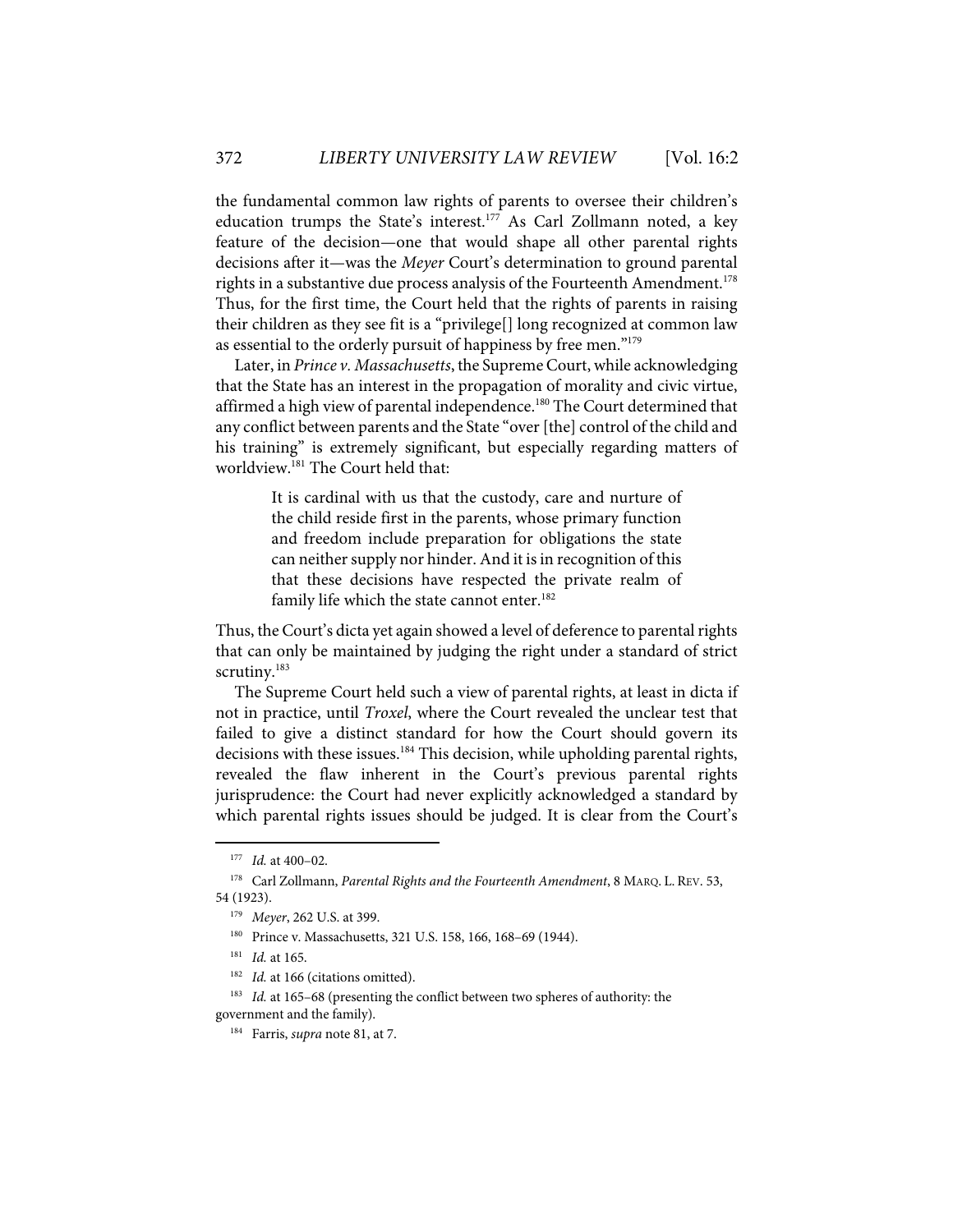current precedent that while the Court has not treated parental rights as fundamental in the standard of review it has applied, it has acknowledged parental rights to be fundamental rights on numerous occasions.<sup>185</sup> This lack of clarity as well as the Court's confusion in recent years as to the definition of the family has created a crisis of parental rights in modern law.186

#### C. *Results of* Glucksberg*'s Application to Parental Rights*

Application of the *Glucksberg* test to parental rights reveals a fundamental right. In applying *Glucksberg*'s two-part test, first defining the right and then providing a historical analysis, it is clear that parental rights can be specifically defined and have a long application in U.S. legal history.<sup>187</sup> Parental rights may be easily defined as the "liberty of parents and guardians to direct the upbringing and education of children under their control."188 The ready ability of the Court to come up with a succinct and clear definition lends credence to the argument that parental rights, although unenumerated, are fundamental.

Application of the second prong of the *Glucksberg* test also shows that parental rights are deeply embedded in Western legal tradition, which has always recognized hem as important. Even the earliest American legal scholars argued that parental control over the upbringing of their children was preeminent.<sup>189</sup> The Supreme Court upheld this view of parental rights in dicta on multiple occasions with the Court determining that parents have the preeminent responsibility and authority to raise their children and that the State may not infringe on this relationship other than in the most exigent circumstances.190 Thus, a historical analysis of parental rights reveals that the rights of parents are part of the most "basic values that underlie our society."<sup>191</sup>

Parental rights easily meet the *Glucksberg* two-prong test of being (1) easily definable and (2) backed by history and tradition.<sup>192</sup> What does this mean for the standard of review? Parental rights should be afforded the highest and strictest standard of protections because it has proven to be "so rooted in the

<sup>185</sup> Pierce v. Soc'y of Sisters, 268 U.S. 510, 534–35 (1925); *Prince*, 321 U.S. at 166.

<sup>186</sup> *See* Obergefell v. Hodges, 576 U.S. 644, 666–73 (2015).

<sup>187</sup> Washington v. Glucksberg, 521 U.S. 702, 720–22 (1997).

<sup>188</sup> *Pierce*, 268 U.S. at 534–35.

<sup>189 2</sup> KENT, *supra* note 160, at 186.

<sup>190</sup> *Prince*, 321 U.S. at 168–69.

<sup>191</sup> Moore v. City of East Cleveland, 431 U.S. 494, 503–506 (1977).

<sup>192</sup> *Glucksberg*, 521 U.S. at 720–22.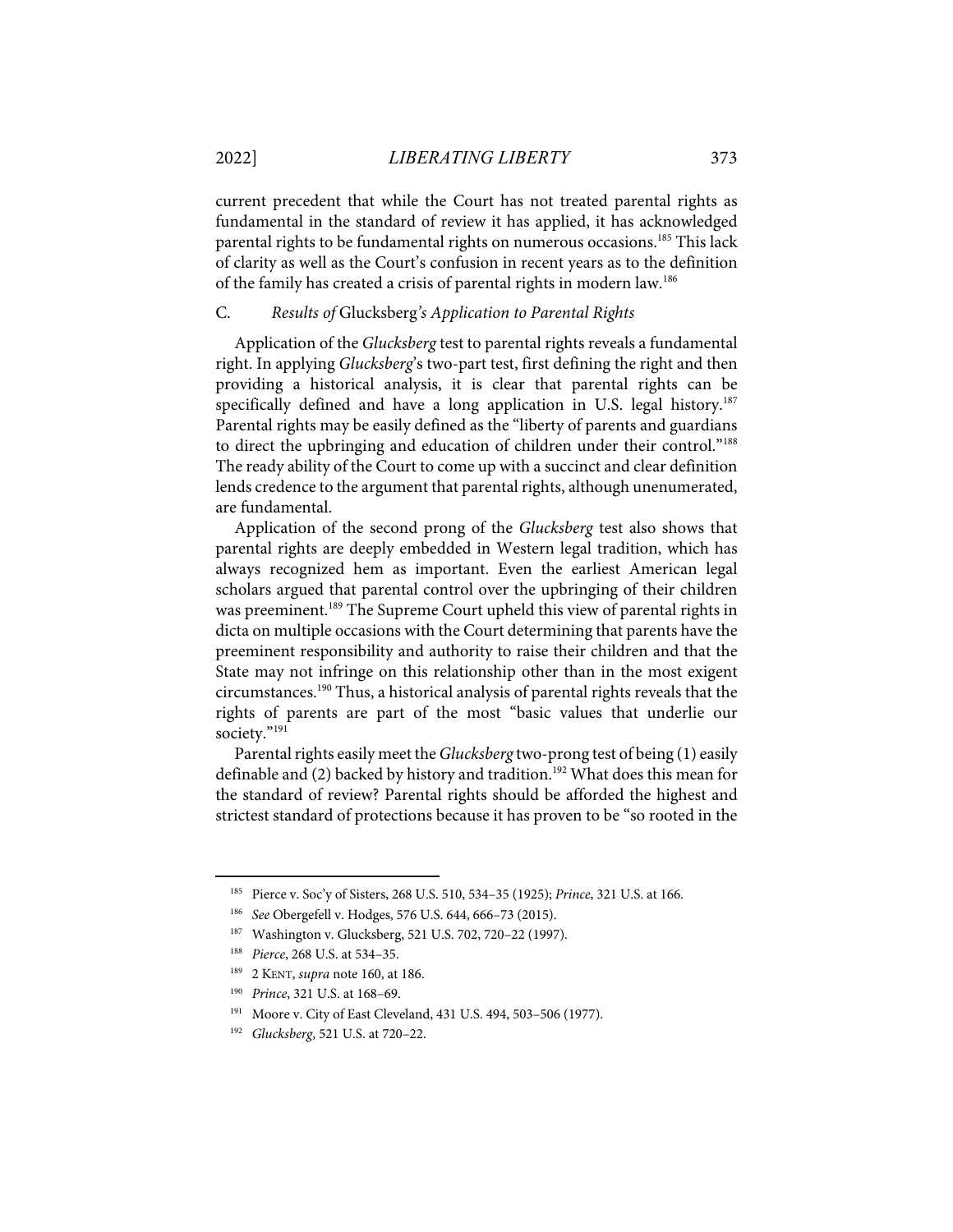traditions and conscience of our people as to be ranked as fundamental."193 Being a fundamental right, the Court should examine challenges to parental rights using a strict scrutiny framework, and any balancing of state interests against that right should weigh heavily in favor of the parental right such that it would require a *compelling* governmental interest to overcome the presumption in favor of parental rights.194

Many have argued that unenumerated rights such as parental rights should be enumerated through constitutional amendment or statutory enactment instead of relying on the Court to protect the right through strict scrutiny.<sup>195</sup> This approach would be extremely helpful because it would provide clear protections for these rights as well as an opportunity for a spirited social debate on such issues. Further, when considering rights that are fundamental, there must be a stopgap mechanism to provide immediate and realistic protection without resorting to the uncertainty of the political process. Further, apart from the debate on substantive due process, parental liberty is so fundamental in its essence that it is within the inherent judicial duty of the Court to protect it from government overreach. 196

Moreover, applying the *Glucksberg* test by the Court to parental rights opens an opportunity for the Court to clarify its unenumerated fundamental rights jurisprudence under the Due Process Clause. The Court should expand its use of the *Glucksberg* test to all unenumerated fundamental rights. If the Court does this, a more coherent view of substantive due process would emerge as rights are carefully defined and subjected to a historical analysis to determine whether they are fundamental in nature. This would clarify and limit the application of substantive due process to only those rights the Court can define and then show by historical analysis to be "deeply rooted" in the "history and tradition[s]" of the American people.<sup>197</sup> Such a result would protect liberty while allowing the State to limit modern "rights" such as abortion that have no grounding in history or tradition and do great harm to society, its institutions, and its people.

<sup>&</sup>lt;sup>193</sup> Snyder v. Massachusetts, 291 U.S. 97, 105 (1934).

<sup>194</sup> *Glucksberg*, 521 U.S. at 720–22.

<sup>&</sup>lt;sup>195</sup> The author is in favor of a parental rights amendment to the United States Constitution as he believes this to be the only way to provide lasting protection for the fundamental right. However, substantive due process is a good stopgap until that goal can be accomplished.

<sup>&</sup>lt;sup>196</sup> Such an analysis would be best grounded in the Privileges and Immunities Clause and based on a proper natural law framework.

<sup>197</sup> *Glucksberg*, 521 U.S. at 720–21 (quoting Moore v. City of East Cleveland, 431 U.S. 494, 503 (1977)).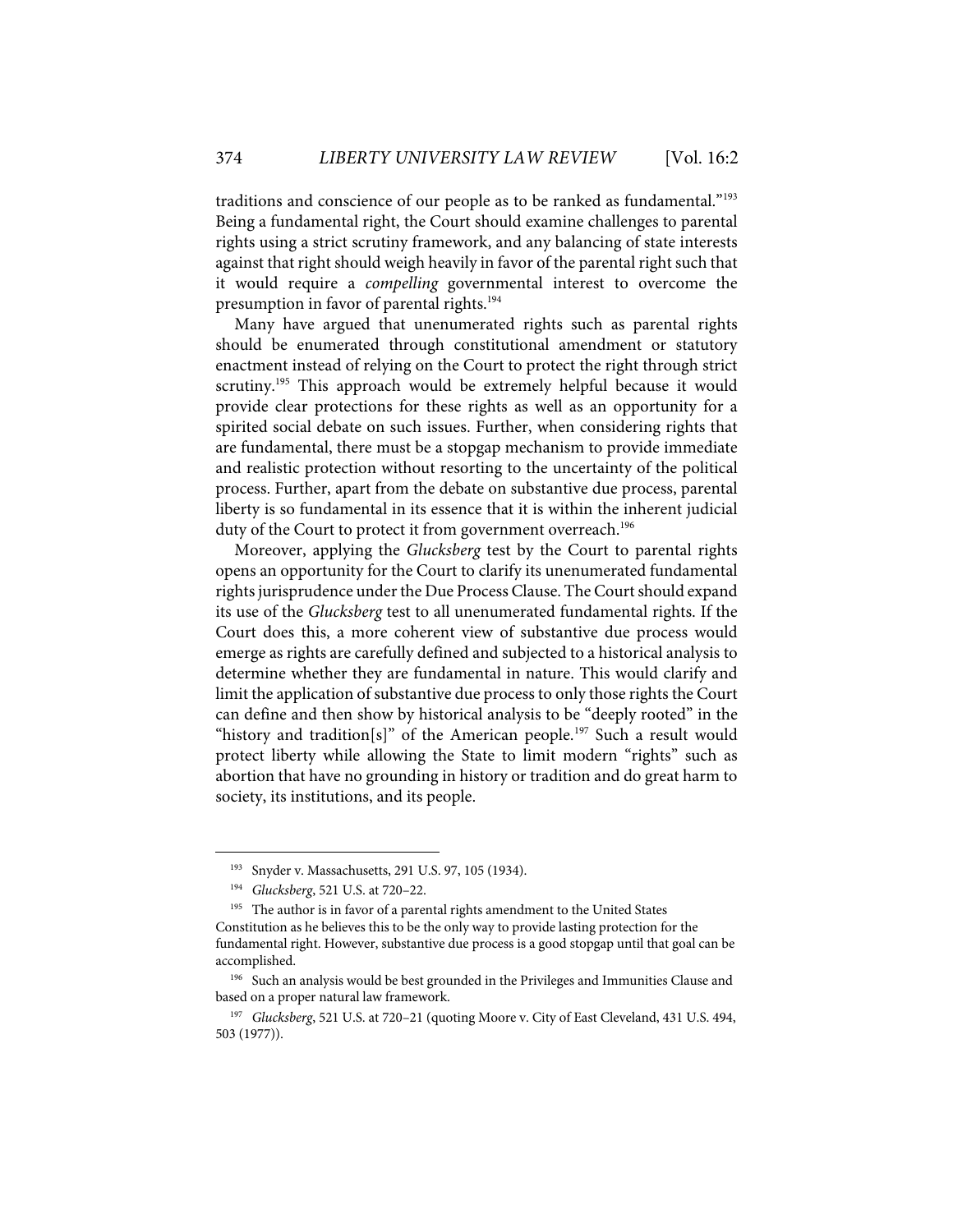#### V. CONCLUSION

When afforded proper deference through application of *Glucksberg*'s history and tradition test, it becomes clear that although unenumerated, parental rights are a fundamental right. The Supreme Court should revise its interpretation of substantive due process to use *Glucksberg*'s clear two-part test for any unenumerated rights question arising under the substantive due process framework. This will clarify unenumerated fundamental rights and allow the Court to properly define them and outline their correct scope. When the Court does this, it will afford parental rights proper deference as a fundamental right and govern it under a standard of strict scrutiny.<sup>198</sup>

This Note has overviewed the Court's current framework for substantive due process and demonstrated that while the Court posits a clear and coherent history and tradition test for defining and clarifying unenumerated fundamental rights, the test is inconsistently used and often the Court has been more concerned with issues of personal autonomy than with the actual law.<sup>199</sup> This has greatly affected fundamental rights jurisprudence and left lower courts confused regarding the definition of a fundamental right and how to define and determine the scope of such rights. <sup>200</sup> Because parental rights—like most fundamental rights—touch on key values debated within society, it is imperative the Court have a clear test to follow in defining and setting the scope of unenumerated fundamental rights before allowing the State to interfere. As legal scholars struggle with the question of whether substantive due process is the most adequate means of protecting fundamental rights, the *Glucksberg* history and tradition test should provide a way forward on parental rights and all other unenumerated fundamental rights questions.

A careful defining of parental rights and a historical analysis of those rights under the *Glucksberg* standard reveals that Courts should protect parental rights as fundamental and govern it under a strict scrutiny standard. The Court should reconsider its parental rights jurisprudence under the *Glucksberg* standard to make application of the right more consistent with its own dicta and a coherent application of substantive due process. Application of this test would provide a stricter and more workable theory of substantive due process when applied to unenumerated fundamental rights and protect one of "those privileges long recognized at common law as essential to the orderly pursuit of happiness by free men,"—the right to direct the upbringing

<sup>198</sup> Troxel v. Granville, 530 U.S. 57, 80 (2000) (Thomas, J., concurring).

<sup>199</sup> *Glucksberg*, 521 U.S. at 727–28.

<sup>200</sup> Hodge v. Jones, 31 F.3d 157, 164 (1994).